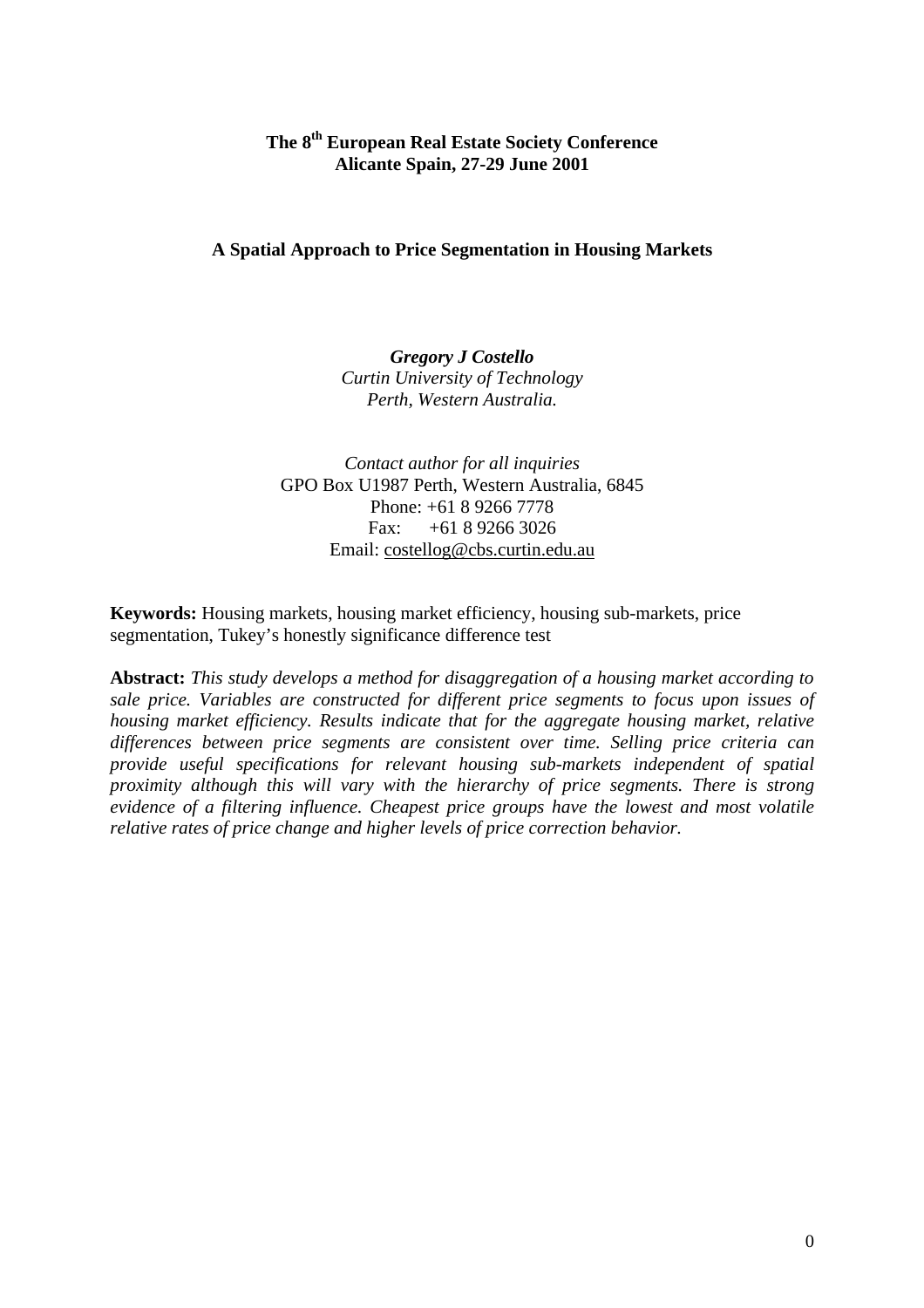# **Introduction**

The operational characteristics of a large urban housing market are often contingent in nature in that several households will be involved in a 'chain' of housing transactions. These transactions need not always be 'contingent' in a legal sense. Typically, in western economies during the past thirty years demographic influences have meant that the chain of transactions involves younger persons moving from lower to higher price segments as they grow older. This results in a hierarchy of price segments within the aggregate housing market, which provides a framework for the analysis of informational efficiency within housing markets.

Consider that households in these various sub-markets (price segments) will remain in a given dwelling for a period of time. In terms of the existing housing stock, this process involves the allocation of a given set of households to a given stock of housing. The existing stock of housing consists of dwellings with different capacities to satisfy individual housing utility functions. As a result, at any one time the existing housing stock is unlikely to represent the optimal allocation of housing units given the distribution of households by income and housing utility functions. Over time this necessitates the exchange of existing housing units between households so that changing household characteristics can be matched in terms of current housing requirements. In addition, the participants in transactions will have different information sets. The information set for the price segments in which they are intending to transact will be more fully developed than those price segments where the participant will have no direct involvement.

As an example, consider the situation whereby a retiree is selling an established family home in order to move into a newly constructed retirement home. In order to expedite the transaction there may be a chain involving three or more transactions. The retiree's existing family home will need to be sold to a younger family who may in turn need to sell a cheaper family home to a first homebuyer. The first homebuyer will have no direct contact with the retiree in negotiating the transaction for their home but will still be influenced by the information set influencing the retiree's transactions.

The processes by which households exchange housing units over time is important in analysing housing market efficiency in the widest sense. This process encompasses important issues of informational, allocative and operational efficiency within the housing market. In an efficient housing market the processes will exist so that this exchange occurs with the absence of market failure in all sub-markets (price segments). Information delays mean that lagged information of past prices is important for housing market participants in their pricing decisions. If transactions are to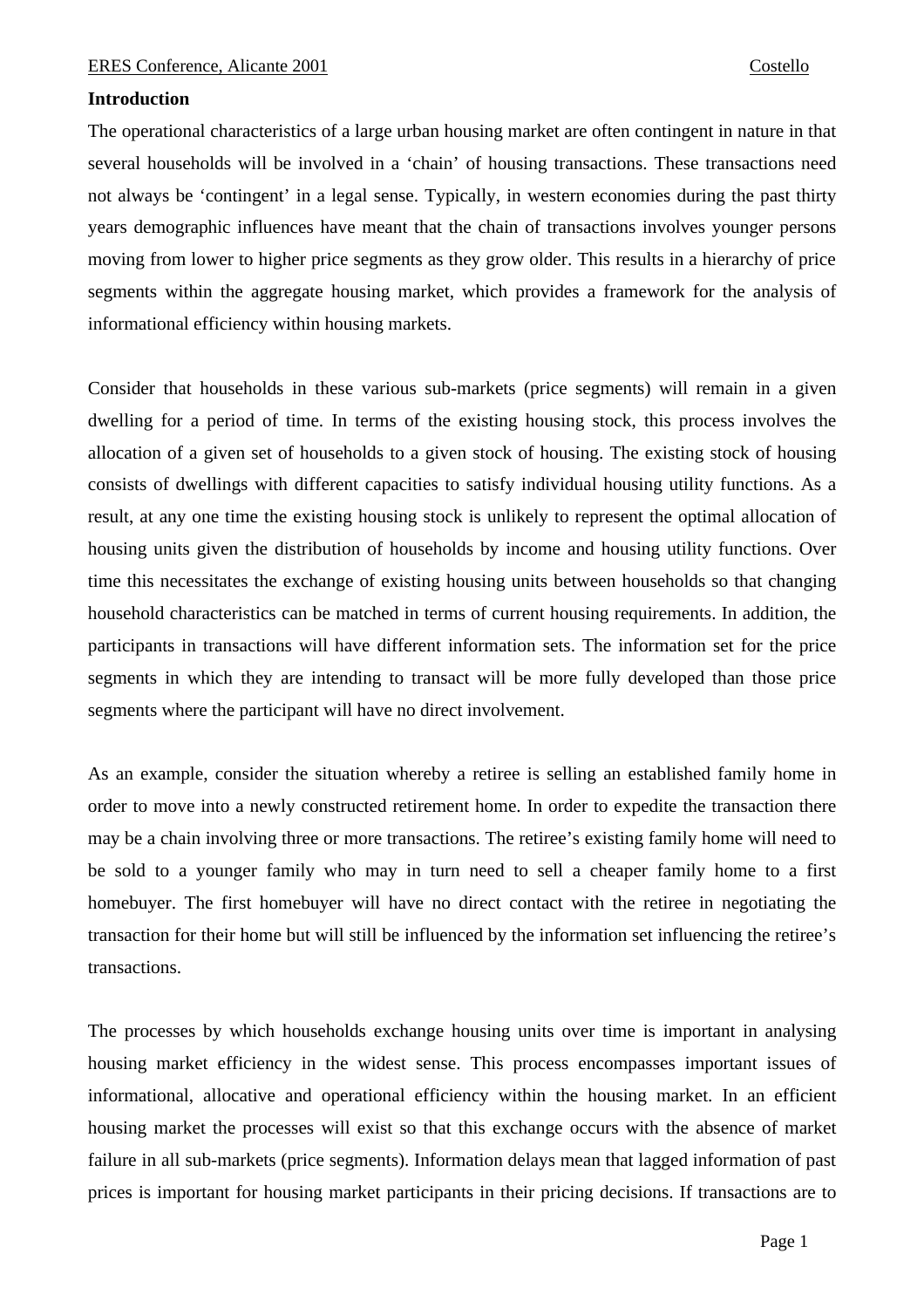occur efficiently, the informational process will exist whereby relative price corrections between price segments can occur and be observed. In this situation market participants can use past prices as a useful information set in making decisions related to future housing requirements.

The degree to which housing markets incorporate information of past prices relating to own and different price segments are empirical issues explored in this study. This study examines whether differentials exist in the patterns of information diffusion that operate for different price segments within an aggregate housing market. Whereas some previous studies (Clapp and Giaccotto (1998), Costello (2000)) acknowledge the influence of price segmentation within aggregate citywide housing markets, these studies do not acknowledge the influence of important spatial sub-markets. More specifically, if the aggregate citywide housing market is segmented according to price then it is not clear whether observed differentials in price changes between price segments are due to specific price segment influences or specific spatial influences.

In this study repeat-sales transactions are used to identify a number of spatial regions in a major Australian housing market (Perth, Western Australia). Distinct spatial regions are identified according to postal code district and allocated into homogenous price groups using Tukey's *honestly significance difference test*, a post hoc multiple comparison test used with a one-way ANOVA procedure. These homogenous price groups include a number of similar priced housing sub-markets located in spatially distinct parts of the city. This framework is useful in testing the extent to which price changes are influenced by past price changes for sub-markets in own price groups and price groups either higher or lower than own price groups.

The following section extends the motivation for this study and reviews some appropriate theory and literature. The final sections present the data and methodology used in the empirical study review the results and provides some conclusions.

# **Motivation and related literature**

The main aim of this study is to develop an empirical framework for disaggregation of housing market data according to price segment so as to focus upon issues of intra-market, inter-market, and full market efficiency. In a comprehensive review of early studies in this area, Gatzlaff and Tirtiroglu (1995) comment that at that time, compared to securities markets, the level of understanding of the informational efficiency of real estate markets was rudimentary. More recently Keogh and D'Arcy (1999) argue that the concept of real estate market efficiency remains poorly developed and inadequately theorized despite a growing body of empirical research. One reason for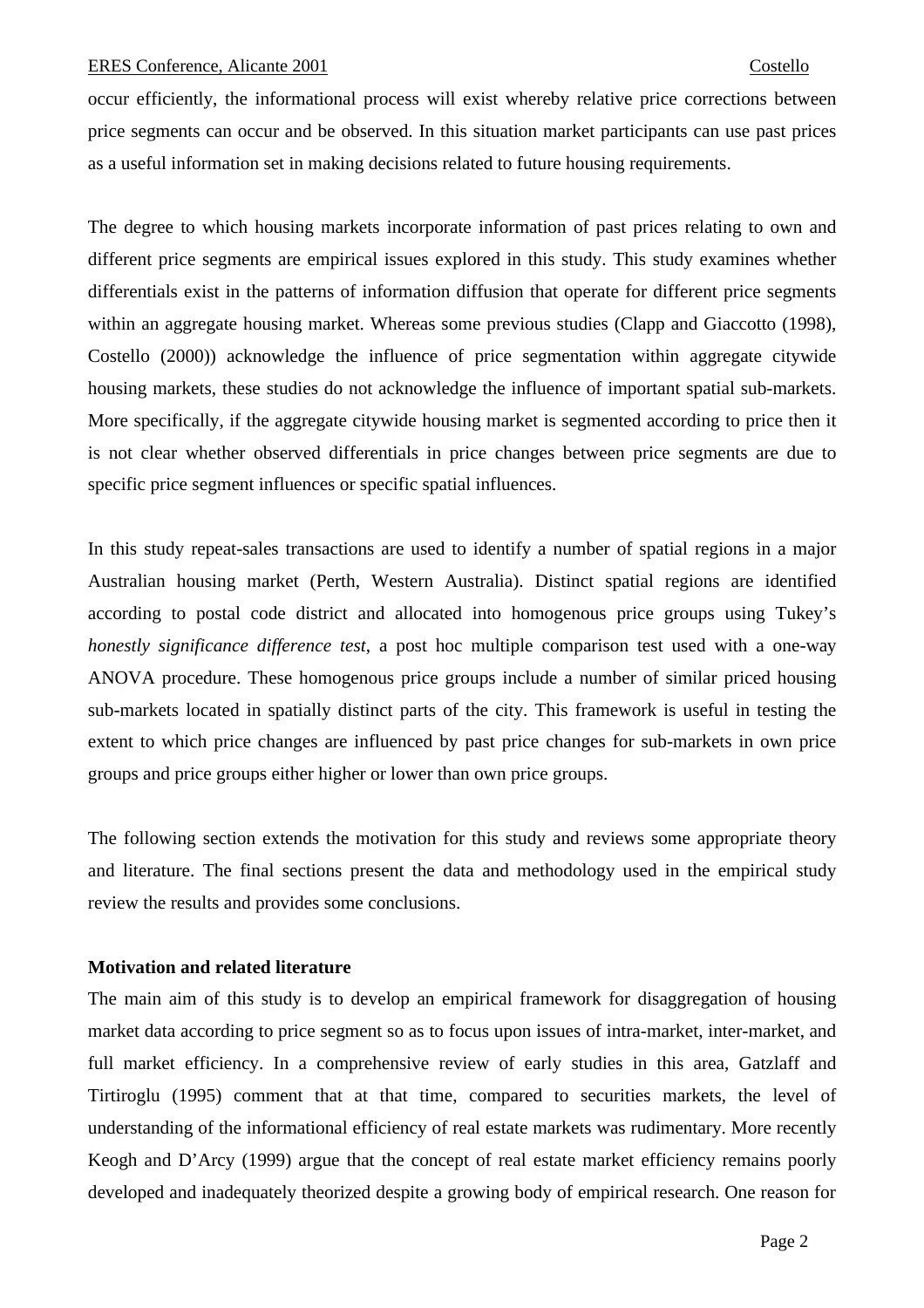this observation is that many studies of housing market efficiency have used aggregate market data with little analysis of the influences of market segmentation. An obvious problem with this approach is that these tests are analogous to tests of market efficiency on a composite stock market index, the results are useful in examining aggregate market efficiency but may be misleading due to the aggregation of data. Goodman (1998) demonstrates that spatial aggregation of housing data is flawed in that local housing markets are functionally identical but nonlinear.

Empirical studies of housing market efficiency are relatively recent in the finance literature. In general, these studies can be classified according to the time period of completion. The central studies were completed by Case and Shiller (1989) (1990). Prior to their work, a number of early studies had applied methodology adapted from market efficiency studies for securities markets (see Gatzlaff and Tirtiroglu (1995) for a comprehensive summary of many of these early studies). In general, the early studies were models of real estate returns, based on data sets of dubious quality. These studies variously supported the fact that housing markets were weak-form or semi-strong form efficient after the inclusion of transaction costs.

Case and Shiller's (1989) (1990) studies were influential in that they significantly advanced the methodology for testing the efficiency of housing markets and they reported results significantly different from the earlier studies. They used large aggregate (city-wide) transaction data and reported that in general, the U.S. housing markets that they had tested were inefficient. Since the period of Case and Shiller's original work, the majority of studies examining information diffusion processes in real estate markets have used large transaction data sets with the emphasis on analysis of price changes instead of inferred returns.

In the more recent period, there has been an increasing emphasis on the analysis of information diffusion processes in and between specific geographic market segments (Clapp, Dolde and Tirtiroglu (1995), Dolde and Tirtiroglu (1997)). The methodology used in these studies is similar to the methodology used in the empirical study that follows. These studies examine spatial characteristics of house price dynamics that are consistent with rational learning. The results from these studies confirm significant patterns of temporal and spatial diffusion of information in housing markets.

Several recent studies demonstrate the influence of pricing size effects in housing markets. In a study examining index construction issues, Clapp and Giaccotto (1998) report evidence of differentials between price segments. They view differential price changes between market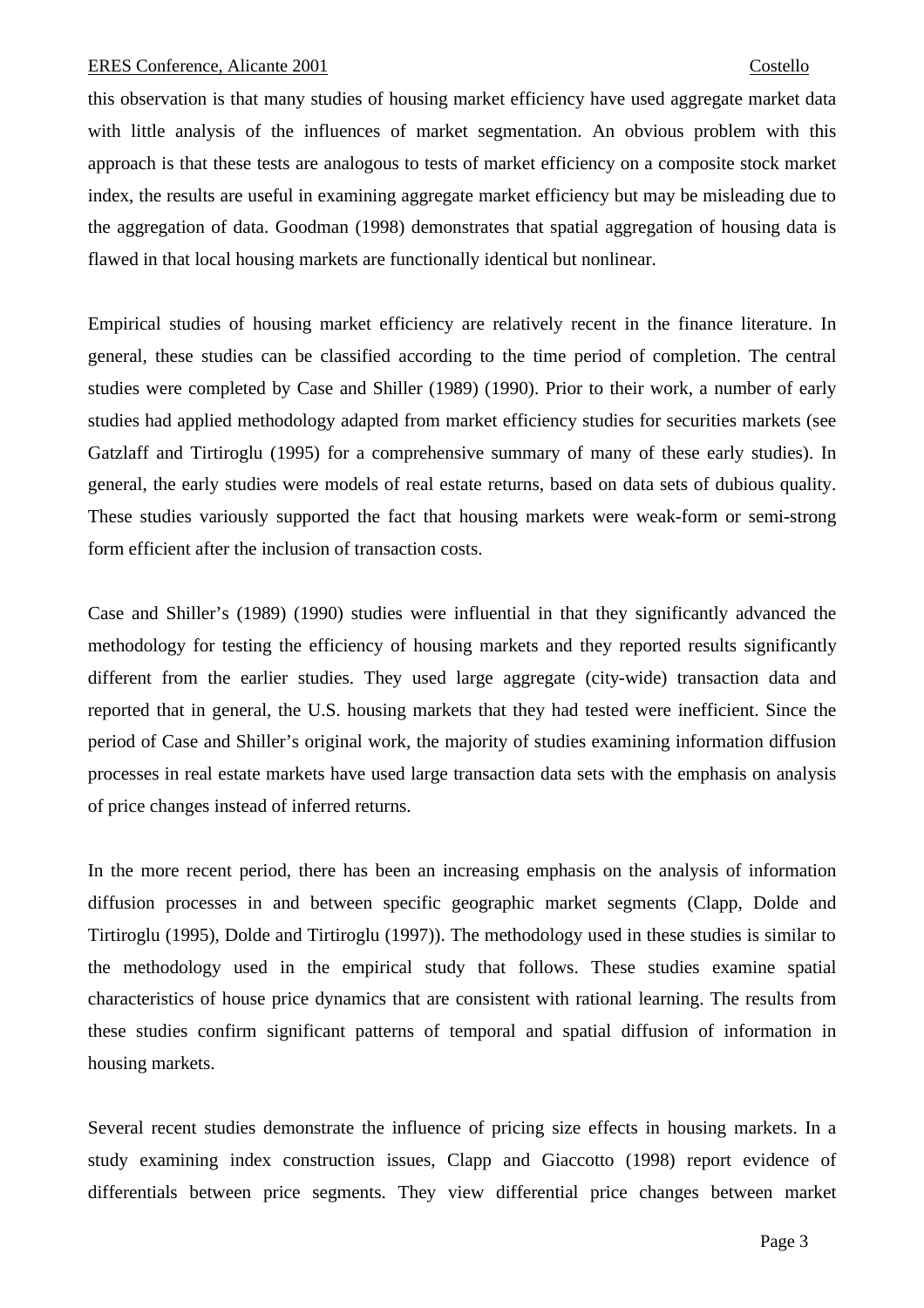segments as being largely driven by demand differentials and argue that the housing market is a quality continuum from high to low rather than discrete market segments and that there is arbitrage up and down this continuum. Consistent with established theory they suggest that it is unlikely that one segment of the market continuum can grow at a much faster rate than any other over an extended period of time. More recently Costello (2000) demonstrates the presence of significant pricing size differentials in an aggregate housing market segmented according to price quartiles. These differentials suggest that the cheapest properties attract more short term speculative trading and the highest long term rates of price change are achieved by more expensive properties.

To further understand the motivations for this study consider the housing chain example in the introduction. In an idealized, perfectly efficient housing market all price segments would be perfectly correlated so as to facilitate the chain of transactions and the optimal allocation of housing services through time. In reality, housing markets are institutions characterised by numerous factors that will cause varying levels of informational inefficiency. Quan and Quigley (1989) describe housing markets as an environment where participants have incomplete information, heterogeneous search costs and varying expectations. In this environment, observed transaction prices may be considered as 'noisy signals', with the level of noise varying according to market segment and the completeness of market participants' information sets.

To illustrate how different information sets might influence the pattern of price discovery between market segments, consider the chain of transactions for three housing units, a first homebuyer, second homebuyer and retiree. It is not necessary to consider all participants in the chain to understand how information from different price segments will permeate through the housing market. From Quan and Quigley (1989) buyers will estimate the price for a property by inferring a *threshold price*, defined as the expectation of the true price conditional upon the information  $I^b$ available to the buyer. The threshold price for a buyer differs from the true price by an error term,  $e^b$ . For the first home buyer,  $b^1$  in the housing chain, this is represented:

$$
P_{b1} ? E[P/I^{b1}] ? e^{b1} ? P^{b1} ? e^{b1}
$$
 (1)

The first homebuyer has no existing dwelling to sell, so the relevant information set  $I<sup>b1</sup>$  will only contain price information relevant to dwellings for sale in the price segment of interest to the first homebuyer. Buyer 2 is moving to a more expensive price segment and in doing so needs to successfully become seller 1 to the first home buyer. A similar buying model as shown in equation (1) will apply to buyer 2. However, the information set will be more developed due to the fact that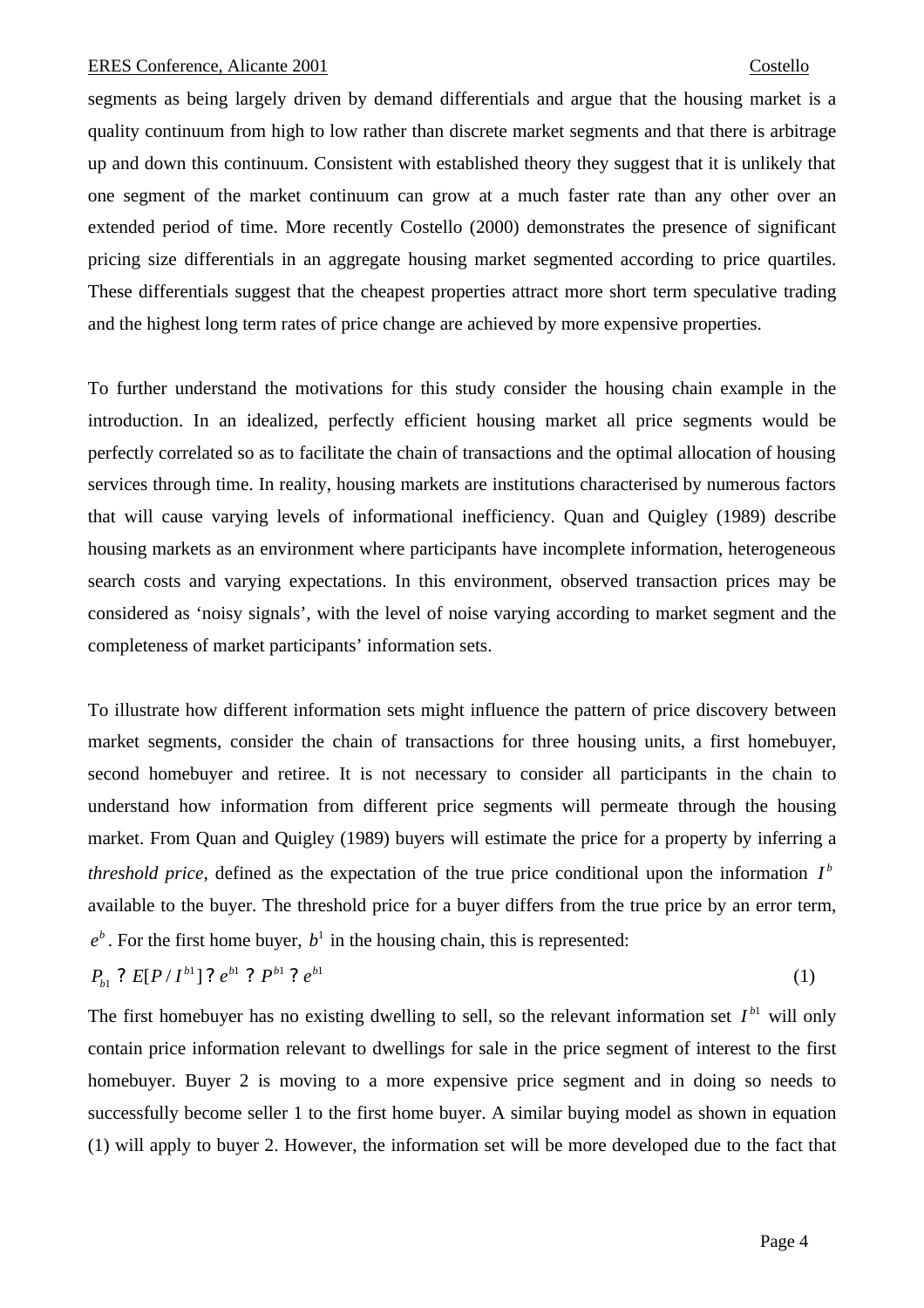$\overline{a}$ 

buyer 2 is more experienced in housing transactions having already purchased the existing dwelling and in this case buyer 2 is also seller 1. The threshold price for seller 1 is defined as:

$$
P_{s1} ? E[P/I^{s1}] ? e^{s1} ? P^{s1} ? e^{s1}
$$
 (2)

In the housing chain, the seller's given information set  $I^{s1}$  will also contain  $I^{b2}$ , the information relevant to the purchase in a higher price segment. For the seller, the threshold price represents the minimum acceptable selling price that will facilitate the purchase of the home in the higher price segment. It follows that the information set from seller 1 will contain price information from higher price segments that will in turn impact upon information sets and prices for lower price segments. Within this framework, a transaction cannot occur below a seller's or above a buyer's threshold price. Transactions must occur in the region between these two prices, a transaction price,  $P<sub>T</sub>$ , is defined as:

$$
P_T ? P ? Wes1 ? (1 ? W)es1
$$
 (3)

This represents the observable transaction price as the sum of the true price plus the weighted error terms that result from the incomplete information sets for buyer and seller. Note from  $I<sup>s1</sup>$  in equation (2) that in the housing chain the error term for the seller,  $e^{s1}$  will also contain some element of error from the subsequent buying transaction  $e^{b^2}$ . As a result of this process, pricing errors from different price segments will compound into the transaction process for other price segments.

In order for the housing market to consistently facilitate transactions through all price segments over time some 'correction behavior'<sup>1</sup> must exist within the market to bring prices in different price segments within the range where transactions will occur. This argument has some parallels with the market efficiency literature in securities markets. The 'long term patterns' literature (Shiller (1984) Summers (1986)) suggests that there are kinds of inefficiency in markets that can only be detected by taking a long term view. Small pricing errors may accumulate over time and require long term corrections that would be observed with negative serial correlation coefficients at longer lag periods.

The issue of price discovery and adjustment between price segments has been addressed in urban economic theory but remains poorly researched in terms of empirical studies. DiPasquale and Wheaton (1996) summarise the established body of urban economic theory related to housing

<sup>&</sup>lt;sup>1</sup> The term *correction behavior* is used extensively in this study and is discussed in more detail in the context of the empirical study. The term refers to the scenario whereby different price groups are converging in terms of relative price differences, thereby facilitating transactions between higher and lower price segments. This is an important issue in interpreting empirical results. In the empirical study that follows a *shock* as distinct from a correction behavior is discussed in terms of results for serial correlation tests.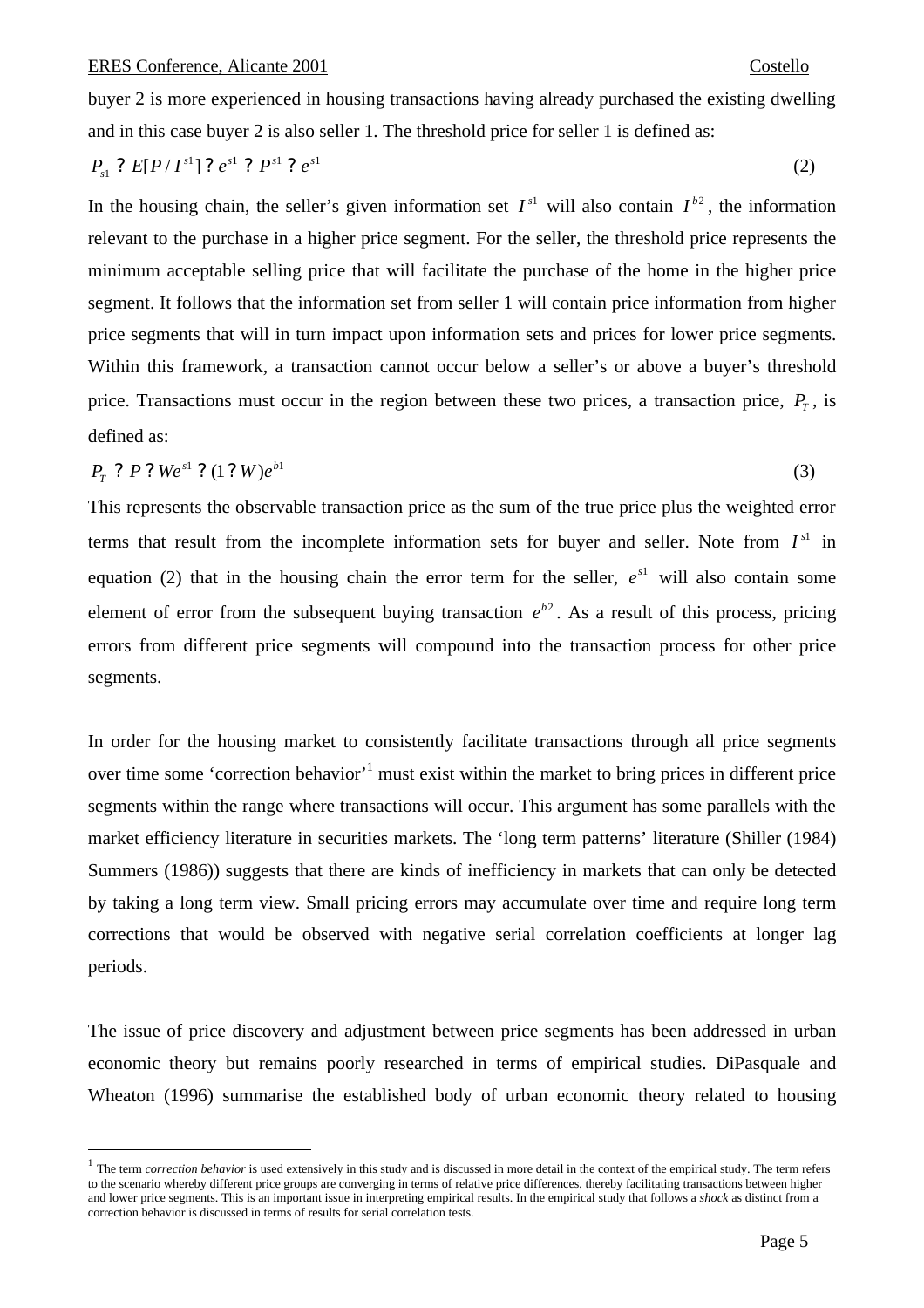markets. They describe an aggregate housing market as a product differentiated market where *relative* prices of individual properties remain very stable over time and change little as the overall market undergoes either cyclic fluctuations or long term growth. Overall market movements will tend to raise and lower all prices by proportionate amounts.

The stability of relative property prices results from the high degree of household and firm mobility within metropolitan markets. This mobility acts as a form of price 'arbitrage' whereby locations or price segments within a market can rarely stay under-priced or over-priced with respect to other locations because of the mobility of potential buyers or users. The demand for any individual dwelling or location is price elastic with respect to competitor sites. Small adjustments to prices should be sufficient to attract many buyers. Competition, demand elasticity and arbitrage all imply prices at one location cannot move independently of prices at other locations. Locations and price segments within a market are closely connected and rarely have independent price movements or cyclic behavior.

Consistent with these characteristics of housing markets is the view that an aggregate housing market comprises a number of interrelated sub-markets. There is a considerable literature in this area. Megbolugbe et al (1996) argue that housing sub-markets are dynamically shaped by shifts in demand and supply and that sub-markets are distinguishable by the fact that the homes within them are viewed as more or less perfect substitutes by the households demanding them. The distinct character of sub-markets makes some more sensitive than others to shifts in housing demand or supply and distinct sub-markets are linked together by an intricate web of connections driven by cross-elasticity in demand. Hence a change in any one sub-market has the potential to affect many others though most powerfully in own sub-markets. The empirical study that follows examines the issue of whether housing sub-markets might be effectively defined by price segment as an 'economic neighborhood' independent of spatial proximity.

The analysis of price discovery and information diffusion processes between price segments has links to the theory of 'filtering' or neighborhood succession. This issue is specifically addressed in the empirical study that follows. Filtering or neighborhood succession is one of the established areas of housing market theory that in some respects contrasts with the view of the housing market as a product differentiated market where demand and supply differentials ensure the stability of relative prices over time.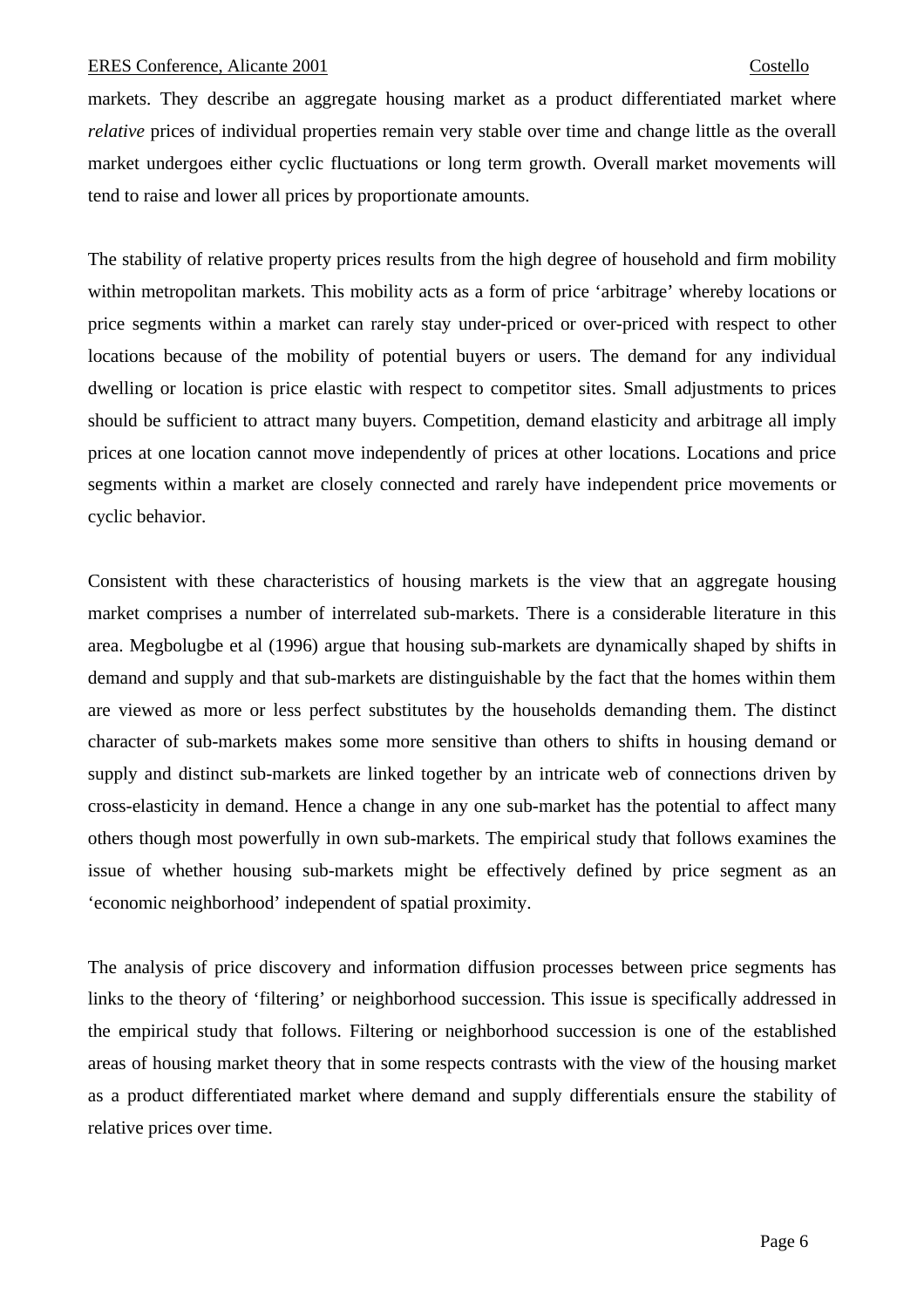Over the years 'filtering' has taken on multiple meanings but generally refers to the process of changing housing occupancy from higher income to lower income groups. In time, this process creates a downward shift in the relative price or rent of an individual unit and is therefore linked to general price changes. It has been suggested that homes failing to appreciate at the rate of general price inflation are filtering down. Grigsby et al (1987) argue that filtering affects entire neighborhoods not just scattered structures. Megbolugbe et al (1996) suggest those empirical studies examining filtering processes are not clear on the causes and effects of this process.

# **Data and methodology**

### *Data*

The empirical study that follows uses housing transaction data and census information for the city of Perth, Western Australia. Perth has a population of approximately 1.3 million and is the capital city of a state with a strong regional economy. The data for the 1996 census were obtained from the Australian Bureau of Statistics (ABS) and transaction data for the period 1988-2000 were obtained from the Western Australian Valuer General's Office (VGO).

To facilitate analysis and to estimate homogenous price groups, the transaction data were segmented according to Australian postcode districts. This level of disaggregation is such that a sufficient transaction sample can be used to estimate individual price indexes for each postcode district. The ease in which transaction data can be supplemented with demographic detail from ABS census information makes this method of segmentation well suited for a study of this type. The criterion for selection of postcode districts was according to the volume of repeat-sales transactions. The fifty most numerous postcode districts in terms of repeat-sales were selected. The VGO transaction data were screened so that only 'arms-length' transactions were included and individual properties with major structural alterations between sales were excluded from the analysis. Vacant land sales were not included in the study.

Some important descriptive statistics for the data are contained in Table (1), which is presented, so that statistics for the individual postcode regions can be viewed by rank in ascending order according to the average selling price for the postcode district for the sample period. Descriptive statistics are shown for the VGO data and the ABS data. It is evident from the standard deviations (shown in parentheses) of the mean selling price variable that there are wide ranges of selling prices in some postcode districts. This is a consequence of the large sample taken from the aggregate urban housing market. Some districts are characterised by homogenous condominium building styles in densely populated inner city areas whereas other districts are characterised by more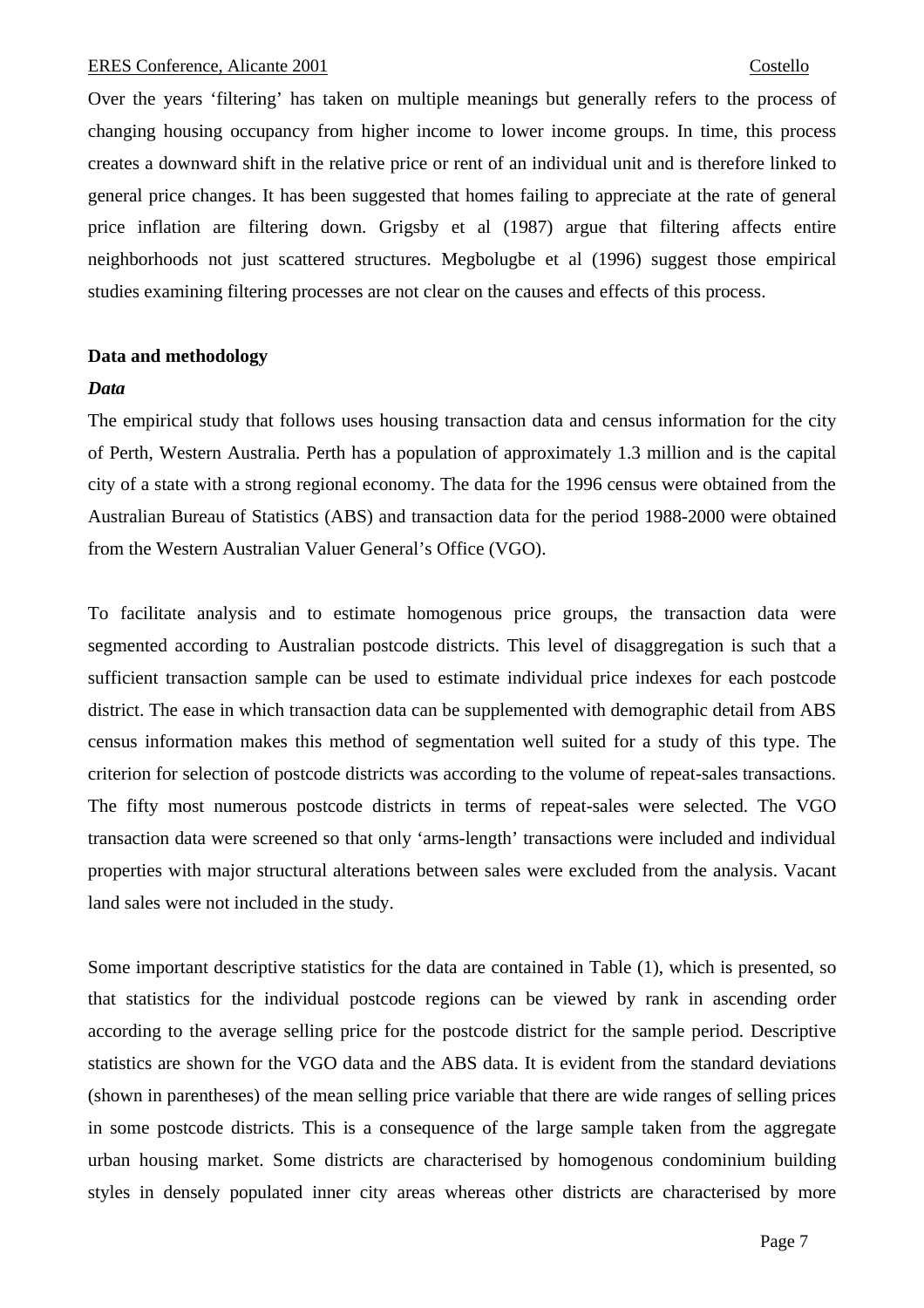variation in building styles including dwellings on larger land holdings. A general trend that can be observed is that those districts with the lowest relative standard deviations for mean sale price also tend to have lower relative standard deviations for the age of the building.

The variable *R\** shown in Table (1) is the effective real annual rate of price change for *individual*  repeat-sales. Further detail for the construction of this variable is given in the Appendix. Mean values for the *R\** variables are given for each postcode district for all holding periods and long holding periods (one year or more). The results for all holding periods have very high relative standard deviations for some districts, a consequence of short term trading. Costello (2000) uses this variable to demonstrate significant differentials in price changes between price quartiles within the aggregate housing market.

A general examination of transaction types associated with high short term price changes confirms that many of these transactions occur in districts where significant redevelopment is occurring. This indicates that many of these transactions might be speculative 'off the plan' sales for condominium style developments where an initial sale occurs prior to building completion and a subsequent sale occurs on completion. A number of these short holding period sales are also associated with redevelopment sites where there have been significant changes in land values in a short period of time associated with the amalgamation of sites suitable either for urban subdivision or condominium development. Irrespective of the causes for the high short term price changes these results provide evidence that incentives exist in some districts for market participants to exploit opportunities for short run profits. This confirms that some degree of informational inefficiency exists in these districts. It can be seen that when only long holding periods are used the relative standard deviations for *R\** are much smaller. An important general trend that can be observed is that when only long holding periods are used, the highest mean *R\** rates are observed for the most expensive postcode districts.

The ABS statistics shown in Table (1) are taken from the 1996 Australian Census. Australian housing markets are characterised by some unique institutional characteristics, one of the most important being the high levels of owner occupation. Australia does not have a strong social housing sector. In this study, the proportion of public housing as tenure type was calculated but the results are not reported. This is due to the fact that in all districts shown in Table (1) more than 95% of households were housed in privately owned dwellings and in most districts this level was higher than 99%. The high and stable home ownership rate in Australia has led to owner-occupation being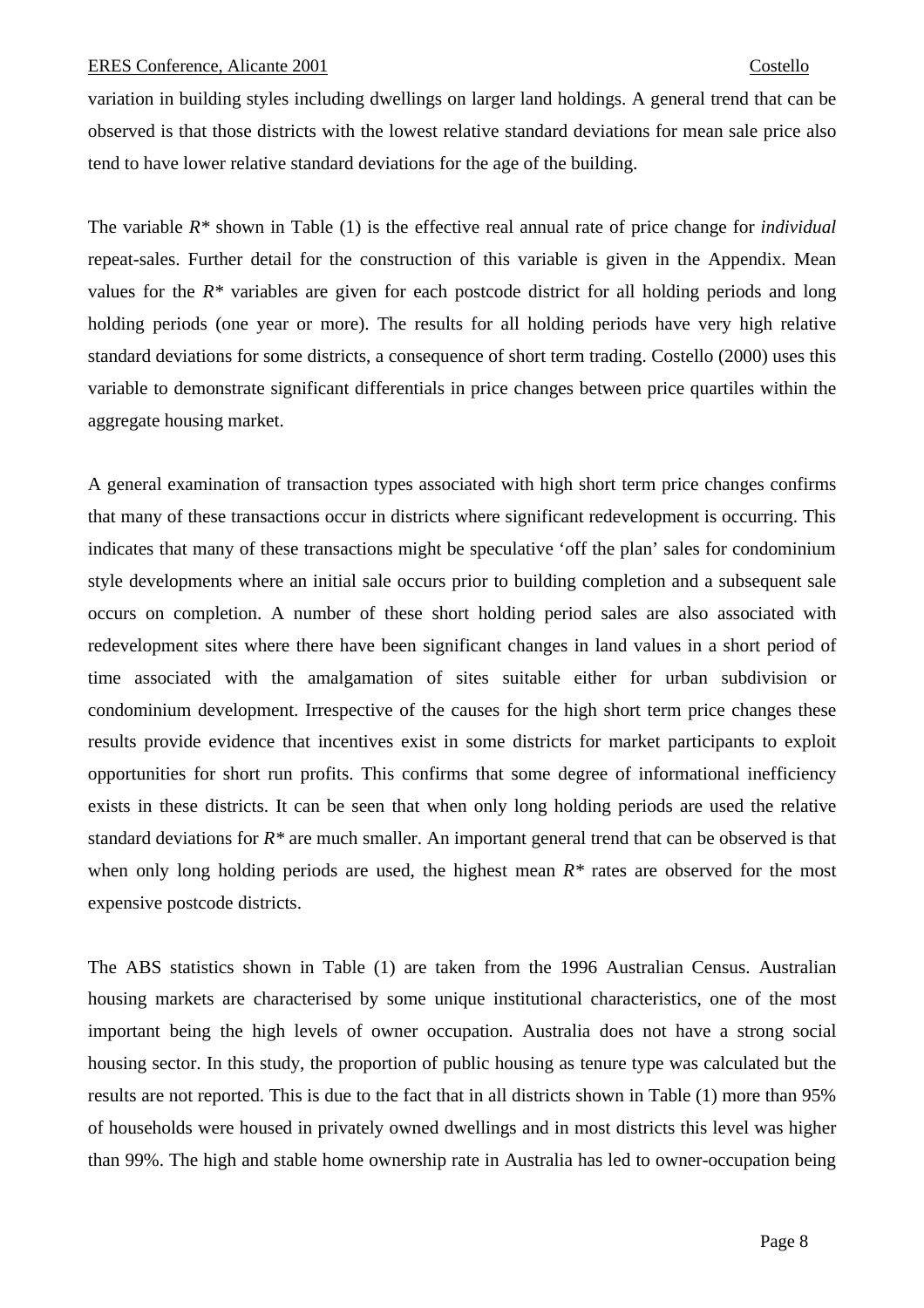accepted as the tenure of choice. It has been estimated that owner-occupied housing represents 66 percent of net household wealth in Australia (King and Baekgaard (1996)).

The ABS census data provides detail for household age, size, weekly income, unemployment rate, tenure type and vacancy rate information. There does not appear to be any significant differences between the median age and median household size for the cheaper or more expensive housing districts. As expected, the cheaper rank districts have higher unemployment rates and lower median weekly household incomes. The tenure type information reports the proportions of dwellings that were either wholly owned, being purchased, or rented. As expected, these statistics indicate that the highest proportion of wholly owned dwellings occurs within the upper-middle and most expensive districts. The proportions of dwellings being purchased appears higher in the lower and middle groups although this trend is not clearly defined in that there are also some expensive districts with high proportions and low and middle groups with low proportions. There appears to be a general trend of the cheapest districts having the highest proportion of rented dwellings although this also appears to vary in some districts. The vacancy rate information indicates that the highest rates appear to apply to both the cheapest and most expensive districts.

To identify homogenous price groups the mean selling prices for the sample period were used in Tukey's *honestly significance difference test*, a post hoc multiple comparison test used with a oneway ANOVA procedure. This test uses the studentized range statistic to make all pairwise comparisons between groups. When testing a large number of pairs of means, this test is useful for identifying homogenous groups.

A summary of the homogenous price groups estimated from the Tukey test output is contained in Table (2). Note that there are 23 *overlapping* homogenous price groups. For example, groups 1 and 2 are individual homogenous price groups that contain three of the same postcode regions. The Tukey procedure enables non-overlapping price groups to be identified, group 1 does not overlap with group 3. In Table (2) a full set of non-overlapping price groups is shaded to indicate different independent price segments through the full price hierarchy of postcode districts. An informal analysis of the spatial allocation of postcode districts within the homogenous price groups indicates that many of the price groups contain postcode districts from a wide range of differing spatial regions. A distinct advantage of using this method of market segmentation is that specific price segments can be identified consistent with spatial criteria. For example, price groups 1-6 can be considered as the groups representing the lowest price quartile of postcode districts.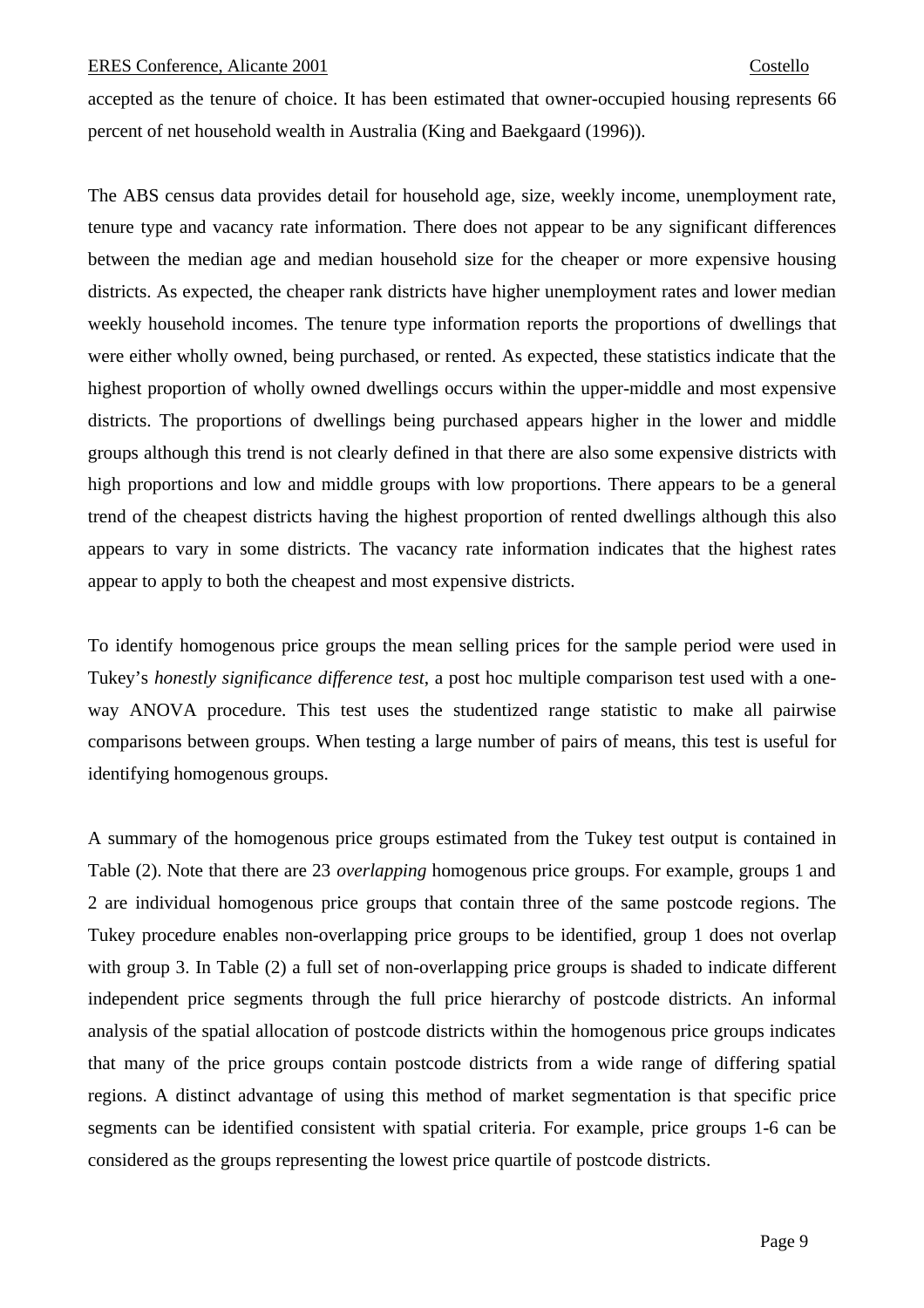For each homogenous price group, real logarithmic price indices were constructed using the weighted repeat-sales (WRS) method (Case and Shiller (1989)). Each index was deflated by the Australian consumer price index. Case and Shiller (1989) show that where repeat-sales data are used then measurement error can cause serial correlation models to be prone to problems of spurious correlation for several periods. This problem together with index accuracy issues is addressed in more detail in the next section.

# *Abnormal Price Changes*

Housing market activity for different market segments will be influenced by general trends influencing all market segments. For this reason spurious correlation is an important consideration in examining differences between price segments. In this study, the data were detrended using a form of 'benchmarking' through a transformation to differential procedure. A similar procedure has been used in analysing spatial patterns of information diffusion between housing markets (Clapp Dolde and Tirtiroglu (1995), Dolde and Tirtiroglu (1997)).

Let  $\hat{c}_i$  represent the natural logarithm coefficient for a real WRS index constructed for a price group sample as shown in Table (2). The first difference is the continuously compounded quarterly rate of real percentage change in house prices. These quarterly changes are subject to seasonality, removed by shifting to annual rates of change (fourth differences):

$$
?P_{ii} ? \hat{c}_{ii} ? \hat{c}_{ii'1} ? ? \hat{c}_{ii} ? \hat{c}_{ii'1} ? ? \hat{c}_{ii} ? \hat{c}_{ii'2} ? ? \hat{c}_{ii'2} ? ? \hat{c}_{ii'1} ? \hat{c}_{ii'2} ? ? \hat{c}_{ii'1} ? \hat{c}_{ii'1} ?
$$
 (4)

The 'abnormal price change' variable for any homogenous price group,  $?PA<sub>i</sub>$ , is defined as the price change difference from the unweighted average real price change for all *non-overlapping* homogenous price groups in the sample:

$$
?PAit ? ?Pit ? ?Pgt
$$
\n
$$
(5)
$$

The construction of  $?P_{Gt}$  is important in that it will vary for different price groups. Note from Table (2) that for homogenous price group 1,  $P_{Gt}$  is an unweighted average constructed from the sum of *P<sub>it</sub>* for groups 1,3,9,12,14,17,20,22 and 23. None of these price groups overlap by sharing common postcode regions. In a similar manner, for group  $2 \tP_{Gt}$  is constructed from groups 2,6,11,14,17,20,22 and 23. It is important to note that for any single time period, this transformation will result in half the price groups in a set of non-overlapping price groups recording positive abnormal price changes and the other half of the price groups recording negative abnormal price changes. This has some important implications for the construction and interpretation of serial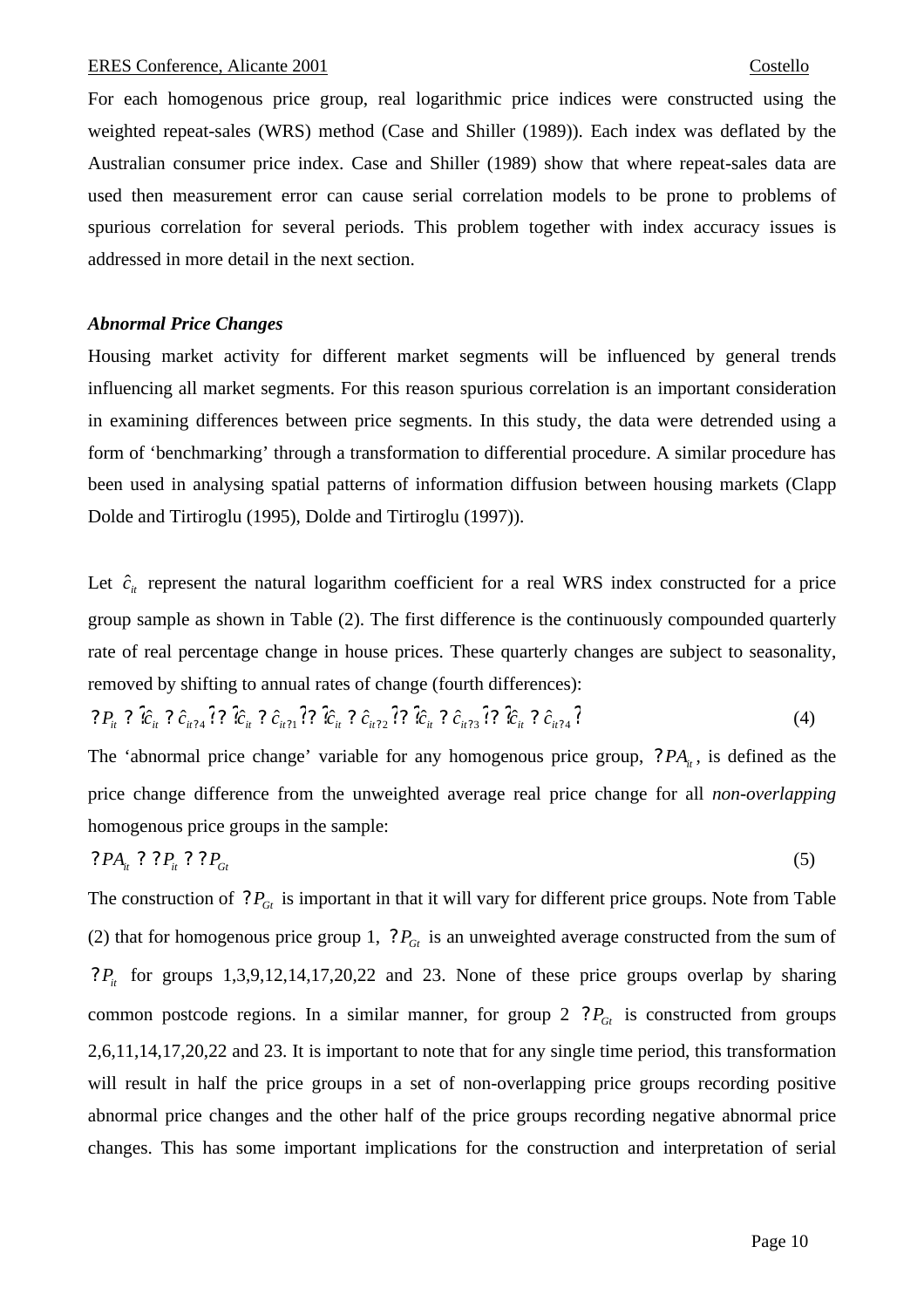correlation tests and is discussed in more detail in the section titled *Serial correlation tests – interpretation*.

# *Measurement error*

 $\overline{a}$ 

The abnormal price change variables constructed for homogenous price groups are statistical estimates subject to measurement error. This causes several errors in variables problems that require further discussion.

Case & Shiller (1989) demonstrate that serial correlation tests using repeat-sales data are prone to spurious correlation due to the same measurement error contaminating both dependent and independent variables. This problem can be corrected by splitting the repeat-sales sample into two random samples (A and B). Serial correlation tests can be completed by regressing variables constructed from index A on index B and vice versa. In accordance with this procedure, individual random sub-samples (A and B) were constructed for each homogenous price group shown in Table (2) and a WRS index was estimated for each sample<sup>2</sup>. Let  $?A_i$  and  $?B_i$  represent the abnormal price changes for random sub-samples A and B respectively, then from equation (5),  $P_{Ai}$  *P*  $P_{Ai}$  *P*  $P_{AGI}$  and  $P_{Bi}$  *P*  $P_{Bi}$  *P*  $P_{BGI}$  where the *A* and *B* subscripts denote random subsamples A and B respectively.

From equation (5), Clapp Dolde and Tirtiroglu (1995) argue that  $P_{\text{G}_t}$  may also introduce spurious correlation since it is the average of the  $P_i$ . To demonstrate, assume a serial correlation model of the form  $?PA_{it}$  ? ? ? ?  $?PA_{it}$  ? ? <sub>*it*</sub> where the subscript *k* represents the lag structure. Spurious correlation is likely to occur because the same measurement error in the construction of  $P_{Gt}$  is present in both sides of the model through the construction of the dependent and independent variables. Clapp Dolde and Tirtiroglu (1995) demonstrate that the likely effect of this influence is to bias coefficients towards zero and that the potential for spurious correlation tends to decline as the number of groups used in the construction of  $?P_{Gt}$  increases. From Table (2) it can be seen that in this study, the Tukey procedure provides only a fixed number of non-overlapping groups, thereby increasing the potential for spurious correlation of this type.

<sup>&</sup>lt;sup>2</sup> The accuracy of indices were tested with the same procedure used by Case and Shiller (1989) whereby a ratio is calculated from the standard deviation of an index variable to the average standard error for that variable. Higher ratios indicate more accurately measured index characteristics. Case and Shiller (1989) describe ratios in excess of 2.0 for annual differences as "fairly accurate". For the homogenous price groups in Table (2), the majority of groups have index accuracy ratios in excess of 3.0. The accuracy of indexes tends to decline with the most expensive price groups 21-23. The random split sample procedure whereby indexes A and B are estimated does not adversely influence index accuracy because in all groups there is still a large sample of transactions to facilitate the split sample procedure.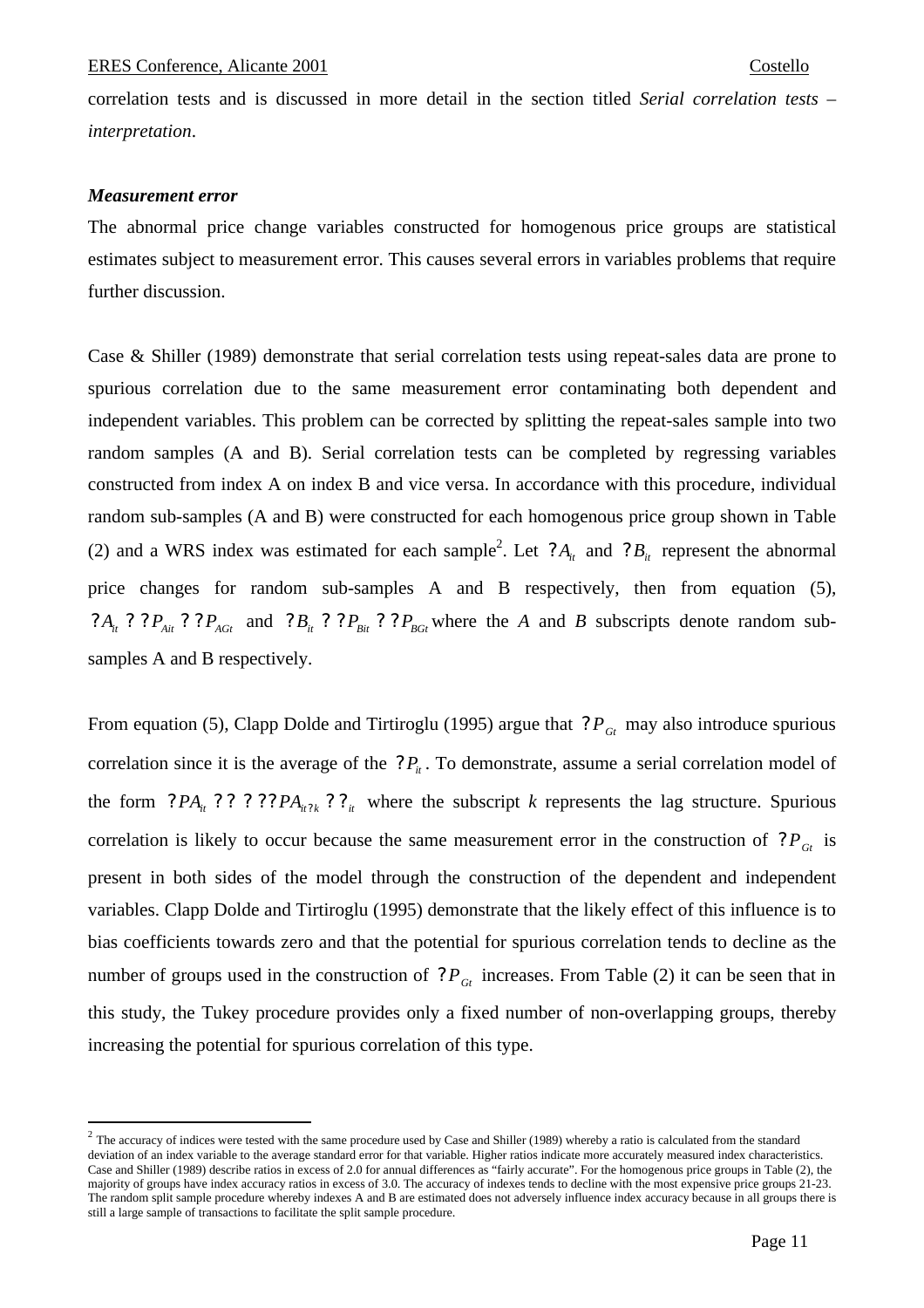The use of Case and Shiller's (1989) split sub-sample procedure eliminates some of the influence from this type of spurious correlation. Assuming that with random sub-samples, the  $?PA<sub>i</sub>$  are denoted  $?A_i$  and  $?B_i$ , then the serial correlation model becomes  $?A_i$  ? ? ? ?  $B_{ii2k}$  ? ?  $\frac{1}{i}$  or the alternative model  $P_{i}$   $P_{i}$   $P_{i}$   $P_{i}$   $P_{i}$   $P_{i}$   $P_{i}$ . The dependent and independent variables in these models are constructed from different samples. The  $P_{G_t}$  are constructed from either sub-samples *A* or *B*. Although the indexes constructed from these samples should be closely correlated they use different observations and are therefore subject to different measurement error, thus eliminating the influence of this form of spurious correlation.

The combination of splitting the sample into random sub-samples with the transformation to differential procedure increases the noise that is present in the serial correlation tests that follow. This will tend to bias results towards zero thereby decreasing the likelihood of finding statistically significant results. Despite this influence, an advantage of the random sub-sample procedure is that 'stacking' the abnormal price change variables doubles the number of observations available for serial correlation tests. This is discussed in more detail in the next section.

Any occurrence of terms subject to observation error common to both sides of equation (5) may bias the coefficient estimates in serial correlation tests. Note from equation (4), that both *PA*<sub>*it*</sub> and ?  $PA_{ii24}$  will contain  $\hat{c}_{ii24}$  with opposite sign and will therefore be negatively correlated. As a result the variable  $?PA_{i114}$  is not used as an explanatory variable in the serial correlation tests that follow.

Note also from equation (4) that because  $P_{it}$  is a fourth interval difference it will overlap with its three predecessors sharing three quarterly changes with  $?P_{ii'2}$ , two with  $?P_{ii'2}$  and one with  $?P_{ii'1}$ . As a result, the  $P_i$ <sup>*it*</sup> are not independently distributed. Consistent with other studies of this type, the serial correlation test models that follow are estimated by a method of moments (Hansen and Hodrick (1980), Case and Shiller (1989), Clapp Dolde and Tirtiroglu (1995)).

### *Serial correlation tests - construction*

The hypotheses that homeowner-investors make inferences from lagged price changes in their own and different price groups can be tested by regressing abnormal price changes on lagged abnormal price changes in own price groups and different homogenous price groups (either higher or lower) from the own price group. To reduce the possibility of spurious correlation, the dependent variable is estimated from index A and the independent variables from index B. The procedure is then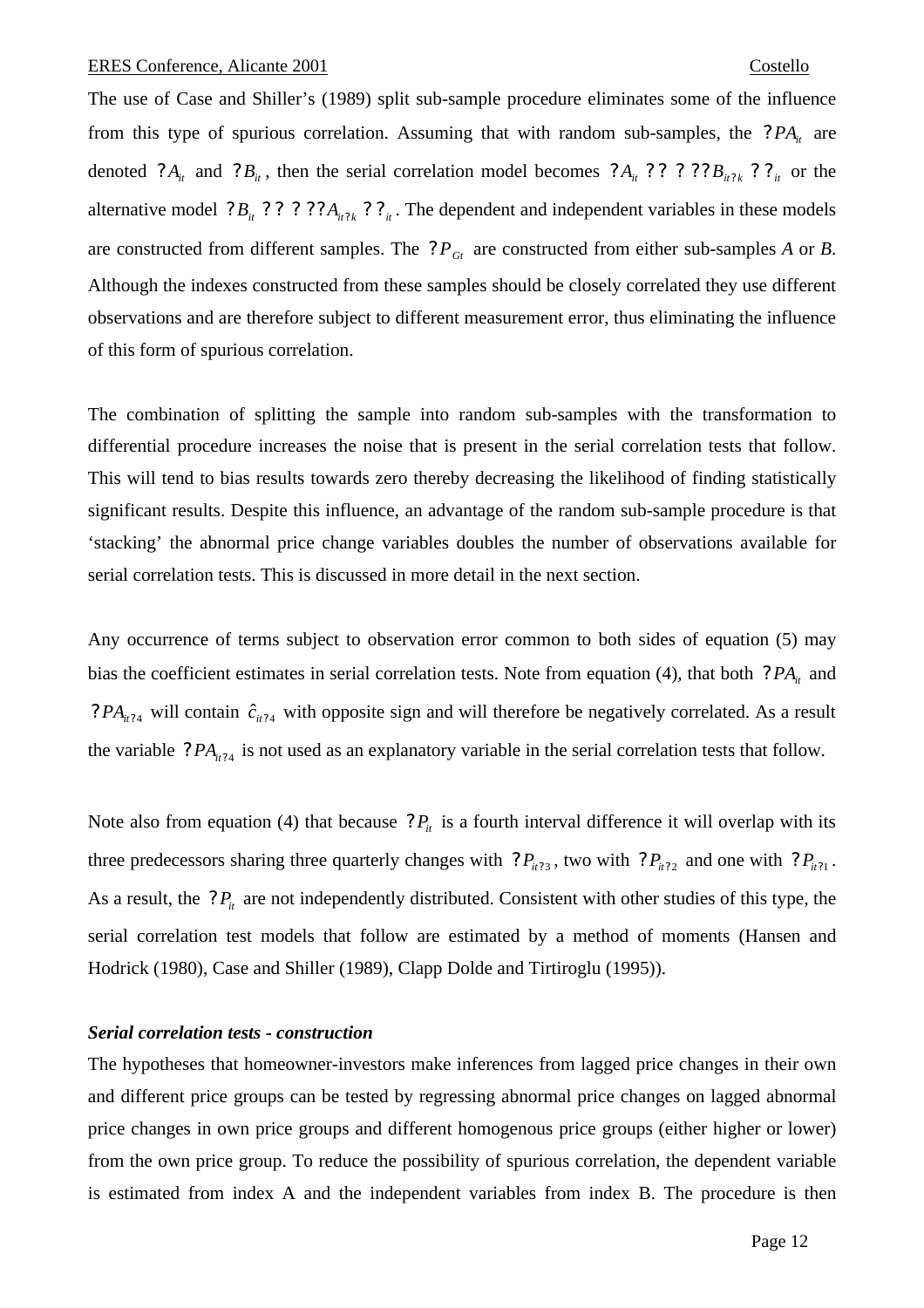repeated but with the variables in the opposite order. This procedure is followed for each price group  $i = 1...23$ . The method of moments estimation procedure (Hansen and Hodrick (1980)) is used to estimate equations of the following form for different 'stacked' sets of observations:

$$
?A_{ii} ? ?_{g} ? ?_{k} ? B_{ii'k} ? ?_{k} ? B_{\frac{ai'k}{2}} ? ?_{ii}
$$
\n
$$
(6a)
$$

$$
?B_{ii} ? ?_{g} ? ?_{k} ? A_{ii2k} ? ?_{k} ? A_{gi2k} ? ?_{ii}
$$
 (6b)

With reference to equation (6a) the dependent variable  $?A<sub>i</sub>$  represents the abnormal price change for random sample *A*,  $\mathcal{P}_g$  is a constant term, the subscript *g* denoting the set of price groups used in the particular model and  $\mathcal{C}_{it}$  is an error term<sup>3</sup>. Serial correlation is modeled explicitly with the independent variables. The term ?  $P_k$ ?  $B_{ii}$ ? *k*  $P_k$ ?  $B_{n2k}$  represents lagged *own* price group abnormal price changes estimated from random sample *B* with the lag index  $k = 1, 2, \dots K$ , the maximum lag length. The term ?  $P_k$ ?  $B_{gi}$ ? *k*  $P_k$ ?  $B_{\text{gil}}$  represents lagged abnormal price changes estimated from *adjoining* nonoverlapping price groups. The subscript *git* is used because the selection of adjoining price groups is unique for each individual price group. This term also accommodates the possibility that adjoining price groups either above or below an individual price group can be tested in different models. For example, from Table (2) for price group 3, the adjoining non-overlapping price groups are groups 1 and 9. In this case a model to test the influence of higher price groups on abnormal price changes for group 3 would include abnormal price changes from group 9 (denoted as Group  $+ 1$ ) as the independent variable in ?  $?_{k}$ ?  $B_{gi}$ ? *k*  $\mathcal{P}_k$ ?  $B_{\text{gt?k}}$ . In a different model testing the influence of lower price groups, the Group - 1 variable would be the abnormal price changes estimated from group 1.

This general form of serial correlation model allows for tests with stacked data sets including all 23 homogenous price groups for the aggregate sample or for selected sub-samples of price segments. The split sample procedure increases the number of observations available for use in the serial correlation tests. For example, in the results that follow in Table (3), model 1 uses 22 homogenous price groups. With the lag structure used, each sample A and B provides 37 observations. According to equations (6a and 6b), for group 1 the observations for sample A are stacked above sample B then above the A and B samples for group 2 and so on. This procedure results in 22 groups x 2 samples for each group x 37 observations  $= 1,628$  total observations for use in the serial correlation model.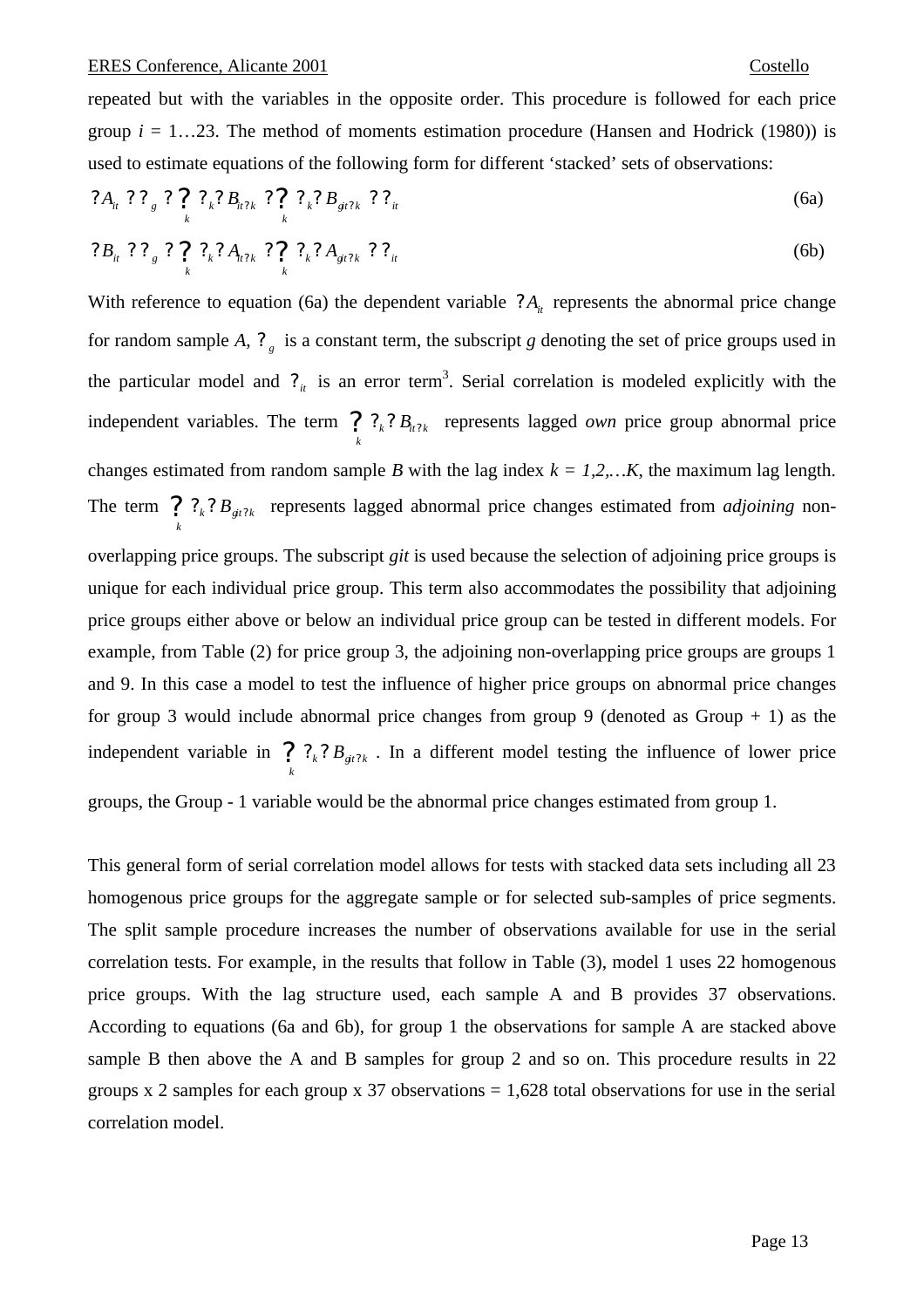$\overline{a}$ 

# *Serial correlation tests - interpretation*

It is expected that the constant term  $\mathcal{P}_g$  in these tests will provide useful information concerning the relative level of price changes for different price segments and therefore an insight to the influence of filtering processes in this housing market. Table (1) provides evidence that mean long run rates of real price change for individual dwellings are lowest for the cheapest price groups and highest for the more expensive groups. If this trend were widespread through many spatial regions it would be evidenced by statistically significant negative  $\mathcal{P}_g$  terms for serial correlation tests using the lowest price groups and positive  $?$ <sub>g</sub> terms for the most expensive groups.

An important a priori expectation for these tests is that homogenous price groups are an effective determinant of housing sub markets. If this is correct, from equations (6a and 6b), the *?* coefficients will be positive, persistent and statistically significant. This result would constitute evidence to support the notion of an 'economic neighborhood' independent of spatial proximity. It is possible that this result will vary according to the price hierarchy of groups. Logic suggests that market participants in some price groups will have more in common in terms of an economic neighborhood than others. An example would apply to those price groups where there are significant proportions of homeowners purchasing their homes through mortgage financing. Changes in interest rates are more likely to have a common influence on price changes in these groups than they would have in those groups where there is a low influence from mortgage financing.

If the *?* coefficients in the results that follow are consistently positive for short and long lag periods, this will constitute strong evidence that the housing market is stable over time with little variation in relative price differences for similar priced districts. The presence of negative *?* coefficients will indicate some correction behavior within own price groups. If this pattern were repeated for short lag periods it would provide evidence of volatility and pricing error in own groups. In the longer run, negative *?* coefficients could indicate persistent pricing errors.

From equations (6a and 6b), the *?* coefficients will provide important information for the pattern of price correction or adjustment between price groups. One key area of interest concerns the direction and magnitude of information diffusion from price groups higher or lower than own groups. Returning to the example in the introduction and the observation that the predominant pattern of

 $3$  Because of the overlap of annual differences with quarterly lags, the error term is not independently distributed, necessitating estimation by the method of moments (Hansen and Hodrick (1980).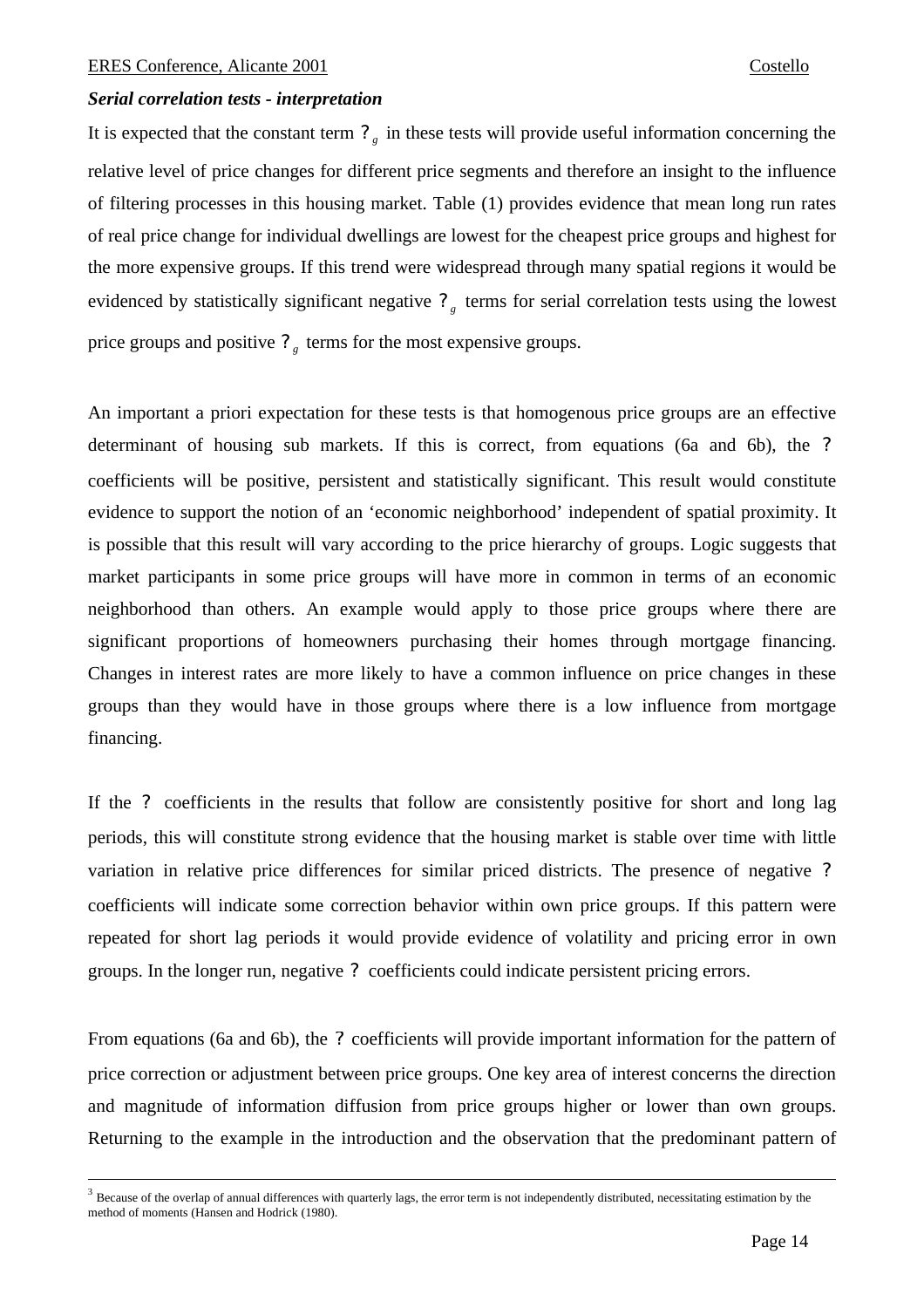movement in housing chains is for younger persons living in cheaper price groups to 'trade up' to more expensive housing as they grow older. Does this mean that information for price changes in higher price groups is more influential in influencing price changes than the information from lower groups? The *?* coefficients can provide useful information in this area.

If the aggregate housing market is stable over time with small relative price differences between price segments, then the expectation is that the *?* coefficients for tests with neighbouring price groups will be positive and statistically significant for shorter lag periods. This result would confirm that in the short run, the direction of price changes is similar for the different price groups. Long run stability between price segments suggests that this pattern should also be observed for longer lag periods.

The a priori expectation for the *?* coefficients is that somewhere within the lag structure there will be negative serial correlation, constituting evidence of correction behavior between price segments. From equations (1)-(3), theory suggests that over time small pricing errors will compound and market participants will need to amend their pricing expectations so that transactions between different price groups can occur.

The abnormal price change transformation procedure shown in equation (5) transforms price groups into either positive or negative abnormal price changes, irrespective of the magnitude of the price change. Quite simply for any one period, half of the groups in a set of non-overlapping groups will register positive and the other half, negative abnormal price changes. The criteria for being either positive or negative is the location of a group's price change for that period in terms of the mean for all groups. This will result in the situation whereby groups with only small differences in actual price changes are negatively correlated in terms of relative price changes. This has some important implications in interpreting negative *?* coefficients in the results that follow.

To illustrate, consider the example of the set of non-overlapping price groups shown in Table (2). Consider that in one period, groups 1 and 9 report positive abnormal price changes and group 3 reports a negative abnormal price change. Disregarding the magnitude of the abnormal price changes, this result will mean that for one period, relative price changes between groups 1 and 3 are negatively correlated and prices are converging, a correction behavior. However for price groups 3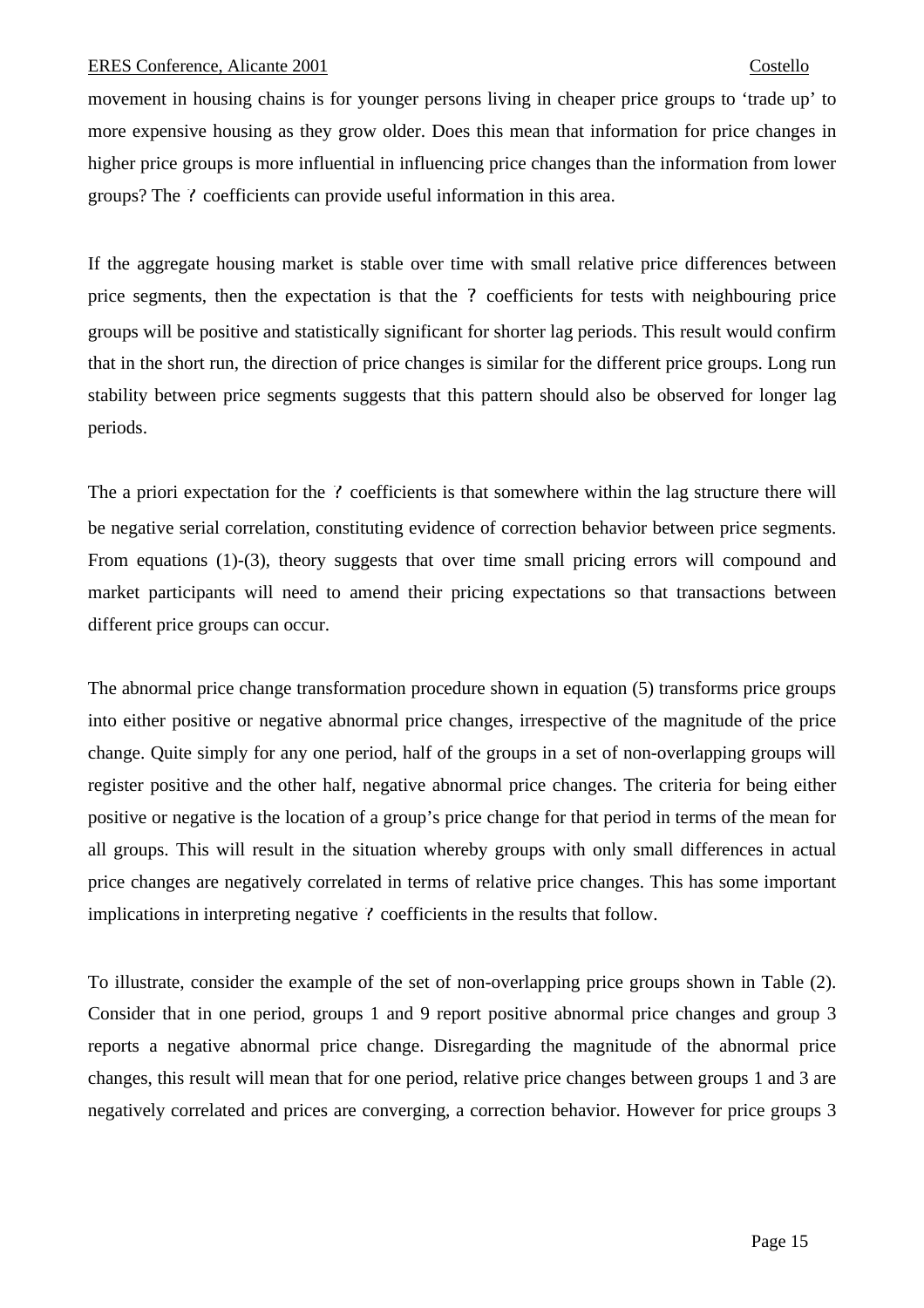and 9, relative prices are diverging and are also negatively correlated<sup>4</sup>. It follows from this example that correction behavior cannot occur between all three adjoining price groups during the same period but the groups can still be negatively correlated. In this situation, the negative serial correlation coefficient *?* does not give any information as to the *direction* of the price changes associated with the negative serial correlation and interpretation of the pattern of *?* coefficients becomes important.

In this situation, where significant negative serial correlation was observed in the *?* coefficients for both higher and lower groups in the same short run lag period then it would constitute a major market 'shock' rather than a correction behavior. In the tests that follow, the use of large stacked sets of observations means that for statistically significant negative serial correlation to occur, the pattern will be occurring consistently within a number of price groups. If as expected, adjoining price groups follow similar short run patterns of abnormal price changes over time then the *?* coefficients for shorter lags should be positive and statistically significant. Given this scenario, relative price differences will be small and a market 'shock' is unlikely.

Logic suggests that the more likely pattern for correction behavior is that there will be alternate patterns of positive and negative *?* coefficients for tests with higher and lower groups. Remembering that for one price group a convergence of relative prices with a higher group will correspond with a divergence from a lower group, this process might prompt subsequent correction behavior with the lower group. In discussing the results that follow, *?* serial correlation coefficients are closely scrutinised. If there is a significant negative *?* serial correlation this is checked against the corresponding and subsequent *?* serial correlation coefficients for the model using either the higher or lower group. In this way the important pattern concerning whether price groups are correcting from higher or lower price groups can be established.

# **Empirical results and discussion**

 $\overline{a}$ 

The results for models explaining abnormal price changes for homogenous price groups are shown in Tables (3) and (4). These models have been estimated with the general form of serial correlation model shown in equations (6a and 6b). The results shown in Table (3) include lagged variables for own homogenous price groups and *nearest* non-overlapping adjoining price groups, denoted as Group  $+ 1$  and Group  $- 1$ . Results are reported for tests on the full sample and selected price groups

<sup>4</sup> Of course there are other means by which abnormal price changes might be positively or negatively serially correlated. For example two groups might both report positive (or negative) abnormal price changes but differences in the magnitude of the change indicate that one group is declining in magnitude over time whereas the other is increasing in magnitude.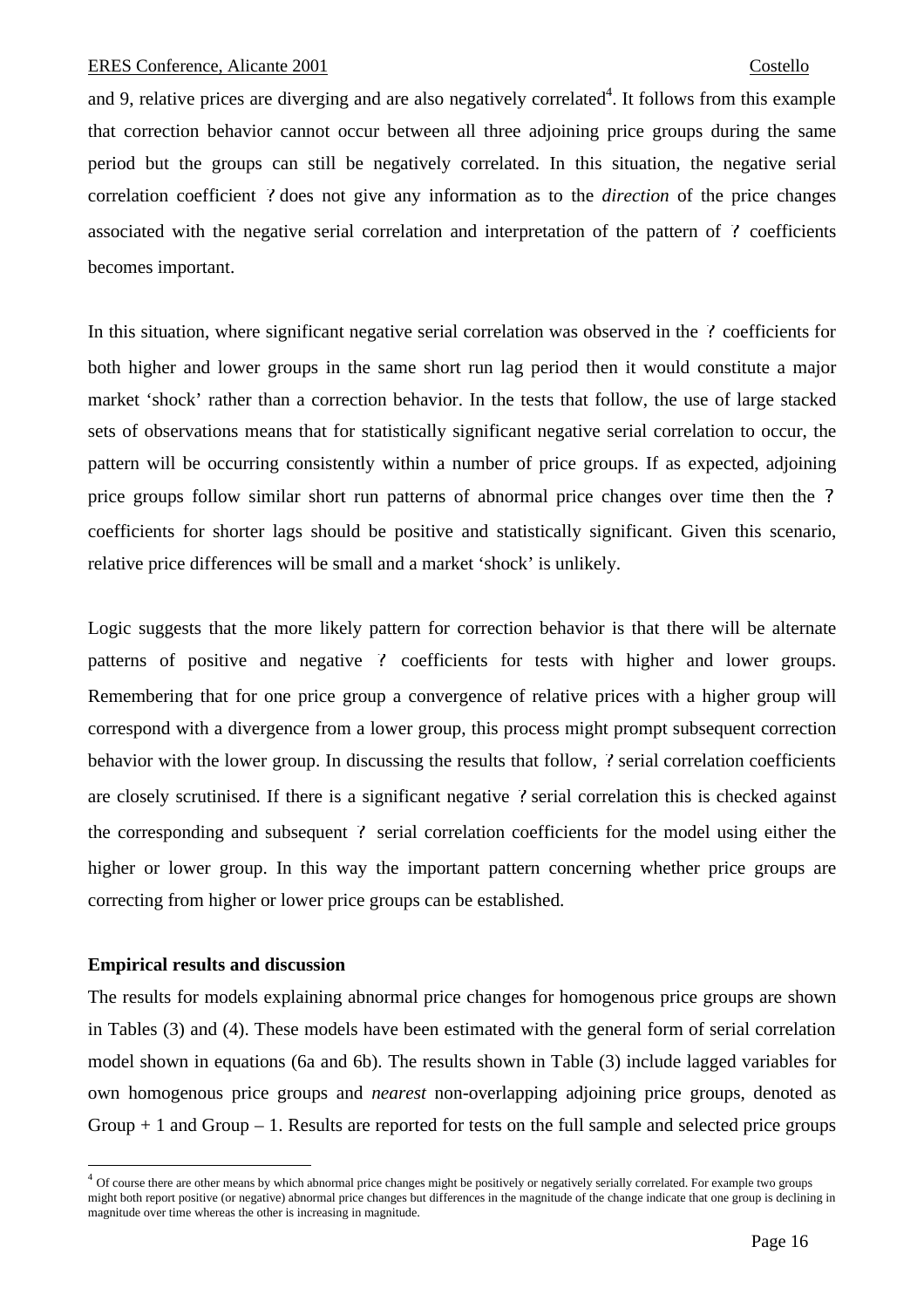corresponding with quartile divisions of the price hierarchy of the 23 individual homogenous price groups.

Models 1 and 6 are models that use the maximum available sample of price groups from the aggregate sample. It is important to note that neither of these models uses the same set of abnormal price changes. By reference to Table (2) it can be seen that price group 23 does not have an adjoining upper price group to be included as an independent variable in model 1, hence only 22 homogenous price groups are used in the stacked data set of observations. Similarly, neither price group 1 or 2 has an adjoining non-overlapping lower price group to be used as an independent variable in model 2, therefore only 21 price groups can be used.

Despite this difference, models 1 and 6 display similar results for the influence of lagged own price group changes. The *?* own group coefficients for short lag periods confirm that information from own group changes is influential and persistent in the pattern of future own price group changes. In both models, the *?* coefficients are positive for all lag periods up to six quarters and all coefficients excepting the third lag display coefficients with statistical significance at levels higher than 1%. An interesting feature of these results is that for both models, the highest levels of positive information diffusion occur in lagged quarters one and five. These results suggest that within the aggregate housing market, homogenous price groups are effective in defining sub-markets. The positive serial correlation suggests that similar priced districts experience similar patterns of price change independent of spatial proximity. The persistent pattern of positive serial correlation especially for lagged periods longer than one year provides evidence that the differences in price changes for own groups tend to be quite consistent with the pattern from previous years. Of course the influence of aggregation within the data must be considered and it will be shown below that when smaller specific sub-samples are tested these results vary.

Continuing the discussion of models 1 and 6, note the weaker *?* coefficients applying to the lagged third quarter. This warrants further discussion in respect of the results applying to adjoining *?* group coefficients. The general pattern for *?* coefficients for both higher and lower price groups is similar to the pattern for own groups with the exception of lagged quarter 3. Note that the lagged first and fifth quarter *?* coefficients are positive and highly significant, consistent with own group patterns. This confirms that relative price differences between adjoining price groups vary little over time and in general, the direction of price changes for adjoining groups is similar.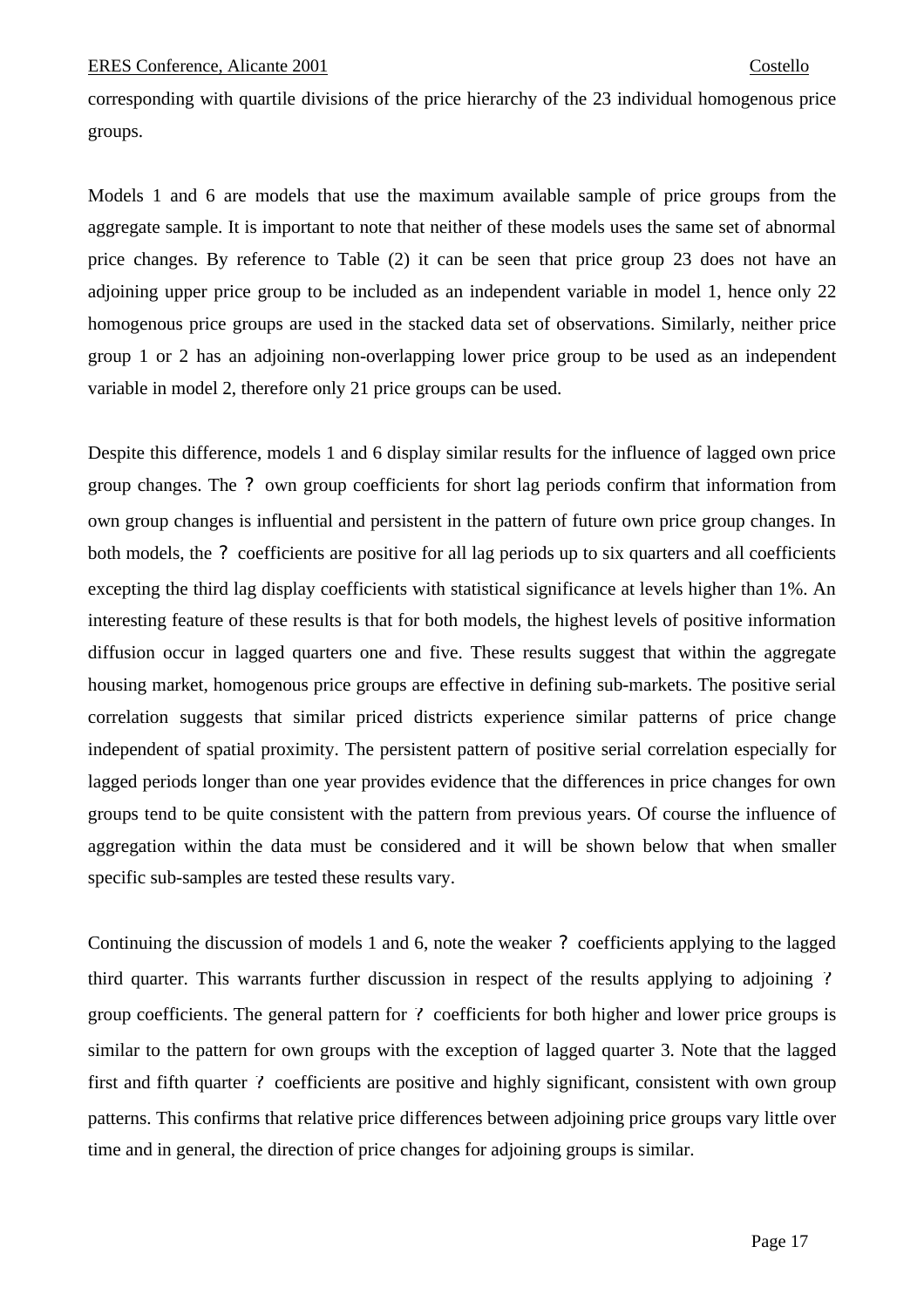From the discussion of the likely causes of negative serial correlation in the previous section it is unlikely that a major 'shock' would occur given these conditions of strong positive serial correlation between adjoining groups. However, the presence of low levels of negative serial correlation at the lagged third quarter suggests that some correction behavior is occurring within the aggregate market. In model 1 for higher groups, the negative serial correlation at the lagged third quarter is low but statistically significant at a level higher than 5%. In model 6 for lower groups, the negative serial correlation is lower and insignificant. This result could be interpreted as providing evidence that the pattern of correction behavior within the housing market is influenced more by information from higher price groups but such a judgement might be misguided. The presence of low levels of negative serial correlation in both models at the same lagged third quarter suggests aggregation influences might be masking more important patterns of correction behavior. It is more likely that within specific segments of the hierarchy of price groups there are contrasting patterns of negative serial correlation which when combined within the aggregate data tend to 'diversify away' the influence of each other.

When the aggregate market is segmented it can be seen that the patterns observed in specific price segments are quite different. In Table (3), models 2-5 and 7-10 test specific price group quartiles derived from the hierarchy of the 23 price groups. Quartile 1 includes groups 1-6, quartile 2 groups 7-12, quartile 3 groups 12-17 and quartile 4 groups 18-23.

An important feature of the results for the segmented samples is the information revealed by the *?* constants. For the cheaper price samples these models display statistically significant negative *?* constants, confirming that the cheapest groups of districts display a general pattern of negative abnormal price changes relative to the rest of the aggregate sample. For the more expensive price groups the reverse applies, abnormal price changes are significantly higher. Note that this result is consistent for the short run lag models and the longer-run models shown in models 12-15 and 17- 20. This general feature of the results constitutes strong evidence that there is a filtering influence active within the market. The cheapest price districts are also the districts with the lowest relative price changes.

Models 2 and 7 apply to the cheapest quartile of districts but are from quite different samples. From Table (2), the two lowest price groups are not included in model 7 because there is not a lower nonoverlapping price group to be tested. These results are quite different from the results for the full sample. First, both of these models display statistically significant negative *?* constants. Second, the lack of any statistically significant positive serial correlation for lag periods of less than one year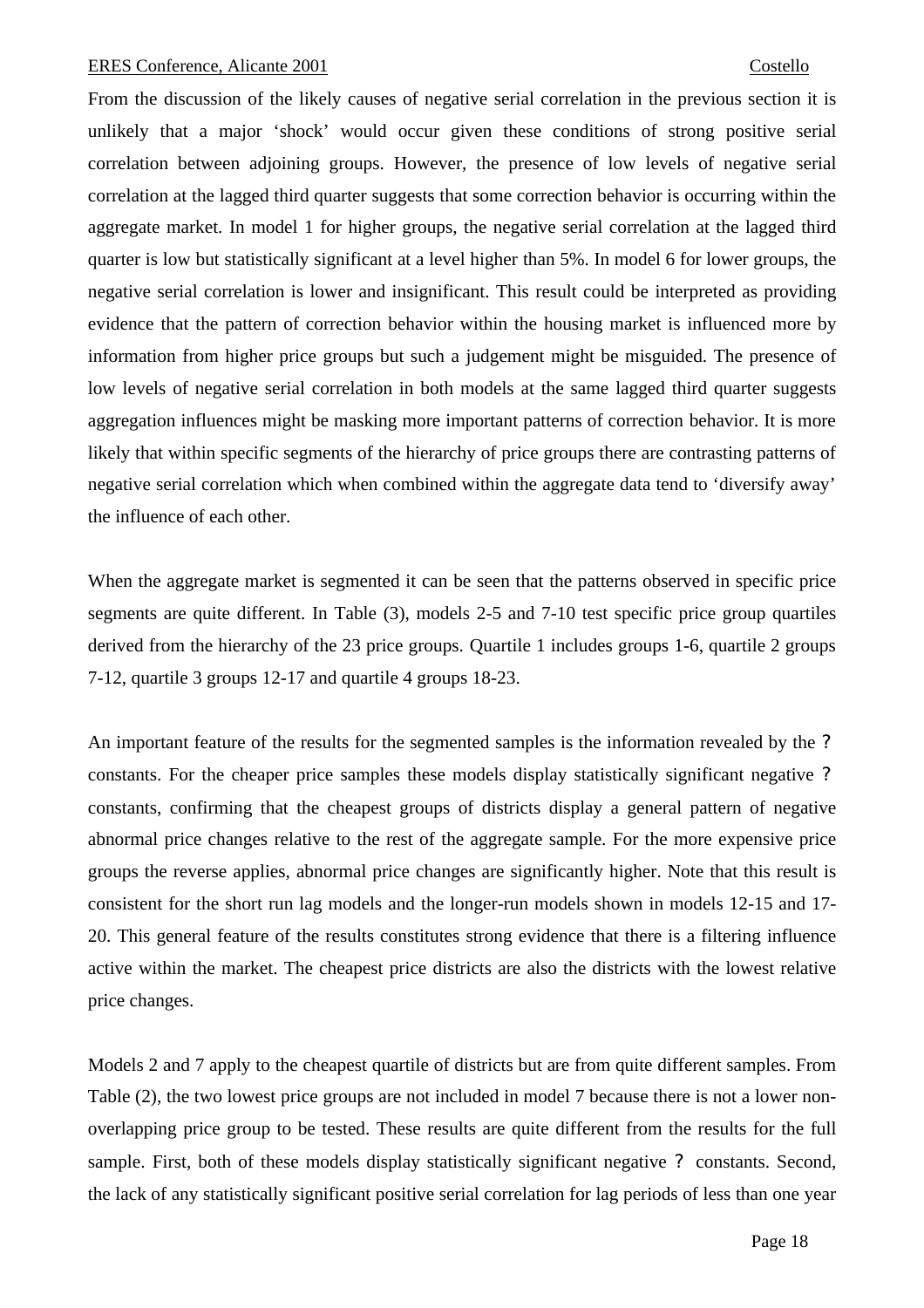for the *?* coefficients indicates that similar price groups are not useful determinants of appropriate sub-markets for the cheapest districts. Third, the patterns of negative serial correlation for the *?* coefficients are more pronounced than the patterns observed for the full sample.

The lack of statistically significant *?* coefficients at shorter lag periods indicates that there may be important local influences associated with individual spatial districts influencing price changes in the short run. Despite this influence, the stronger positive diffusion of information at the fifth quarterly lag confirms that in the longer run, price changes occurring one year previously are still important in explaining own price group changes in the cheapest districts.

The pattern of negative serial correlation for the *?* coefficients is different from the results for the aggregate sample. In model 2, negative serial correlation for higher price groups is observed at the second third and sixth quarterly lags although only the third lag is at a high level of statistical significance. In model 7, significant negative serial correlation for lower price groups is observed later at the fifth and sixth quarterly lags. This pattern indicates that in the cheaper price districts, the pattern of information diffusion and correction behavior between different price segments is influenced by information from higher price segments before lower price segments. This correction behavior is also more pronounced in the cheaper price groups confirming greater relative price volatility between adjoining price segments.

Models 3 and 8 are for the second quartile of price districts. Both of these models have higher adjusted R square results than for the other price quartile models. Both also have significant negative constants consistent with results for the lowest price quartile. In contrast to the cheapest price districts, the *?* coefficients for own price group changes are positive and highly significant in the early lag periods, confirming that homogenous price group samples provide an effective determinant of sub-markets for this set of price groups. The negative *?* coefficients for the own group lagged third quarter indicate some relative price correction occurring within own groups. The results for *?* coefficients confirm a number of statistically significant negative serial correlations consistent with correction behavior between adjoining price segments. Note that in contrast to the cheapest price quartile it appears that the pattern of correction behavior here commences with lower priced groups at the lagged second quarter. In model 8, the *?* coefficients for the second and sixth quarterly lags are negatively correlated with the sixth lag being very influential. In model 3, the higher price groups are positively correlated with own groups at the early lag periods and then negatively correlated at lagged quarters 3 and 5.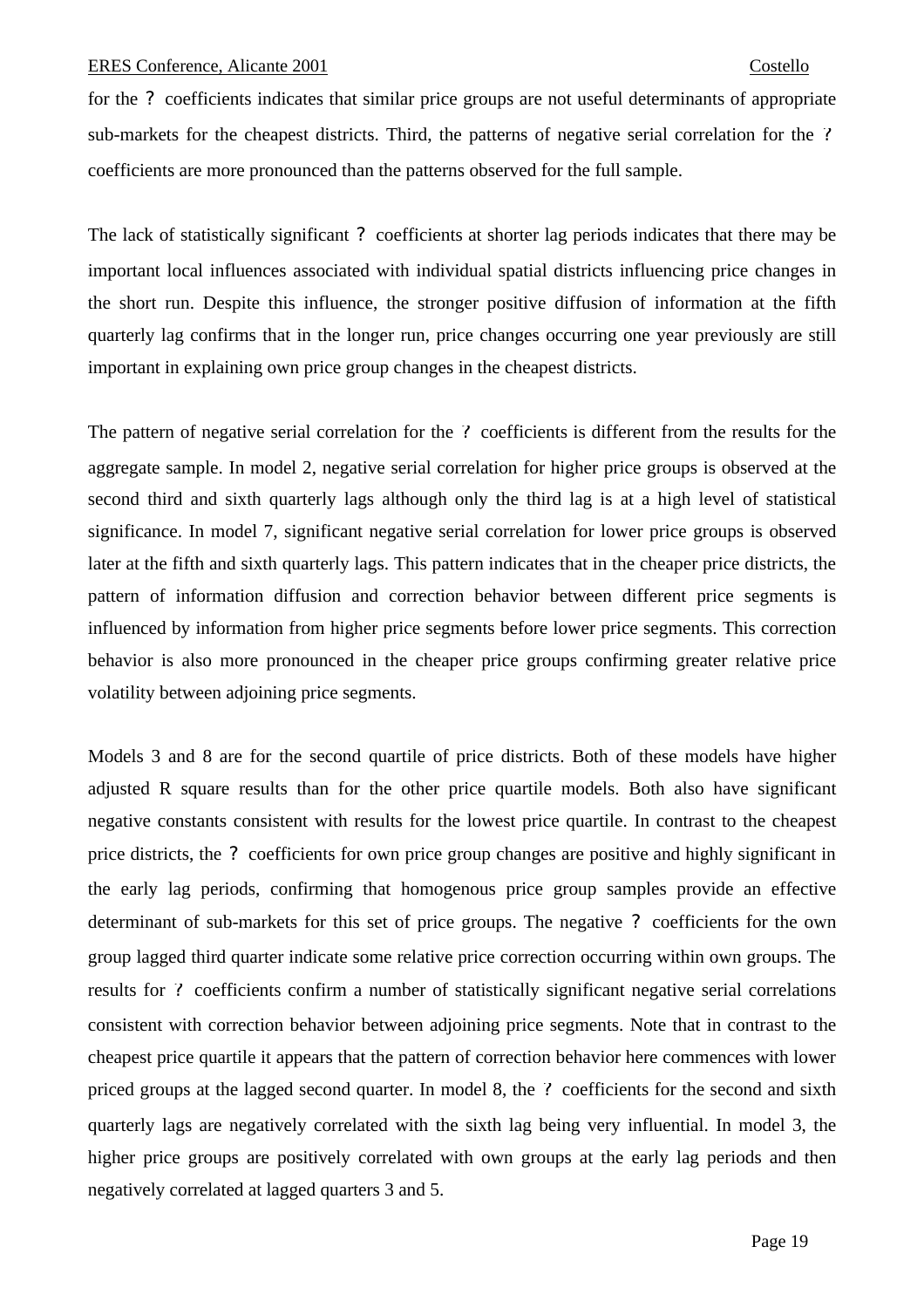Models 4-5 and 9-10 apply to the most expensive quartiles of price groups. In general, these models confirm some of the patterns applicable to the cheaper price groups in quartile 2. There is a general pattern of positive *?* coefficients for own price groups although at lower levels of statistical significance. There is some pattern of negative serial correlation for the *?* coefficients but the lack of any statistical significance confirms a lower level of correction behavior between adjoining price segments. The most notable feature of the results for these models is the higher levels of positive serial correlation for the *?* coefficients for lagged information from adjoining higher price groups at short lags (models 4 and 5). Note that in models 5 and 10 there is negative serial correlation for the *?* coefficients at the same lagged third quarter. This result should be considered in context of the different samples used that are quite different as evidenced by the number of observations applying to each. Model 5 for the higher groups must exclude several groups, as there are no non-overlapping groups that can be included in this model for the highest groups.

Models 11-20 are long run serial correlation models using a non-overlapping lag structure consistent with Case and Shiller (1990). Models 11 and 16 use the full aggregate sample. The *?* coefficients confirm positive diffusion of information for own price group changes at lagged periods of one and two years. The *?* coefficients confirm a similar pattern for adjoining price groups indicating that the relative differences between adjoining price groups are quite consistent in the longer term.

When the data is segmented into quartile groups the long term patterns for some groups are quite different. For most groups, the long term models have very low adjusted R squared results, confirming low levels of explanatory power for long term models. The most notable feature is the difference applying to the *?* constants. The cheaper price samples display statistically significant negative *?* constants and for the more expensive price groups the reverse applies. This result provides substantial evidence of a longer term filtering influence. In the cheaper price groups (models 12 and 17), the presence of statistically significant negative serial correlation in the *?* coefficients suggests more long term volatility in these groups and a lower level of informational efficiency in the longer-run.

In Table (4), results are presented for models where the *?* coefficients provide information for groups further apart in the price hierarchy. Instead of adjoining non-overlapping groups the groups designated as Group +2 are two non-overlapping groups removed from the own group. For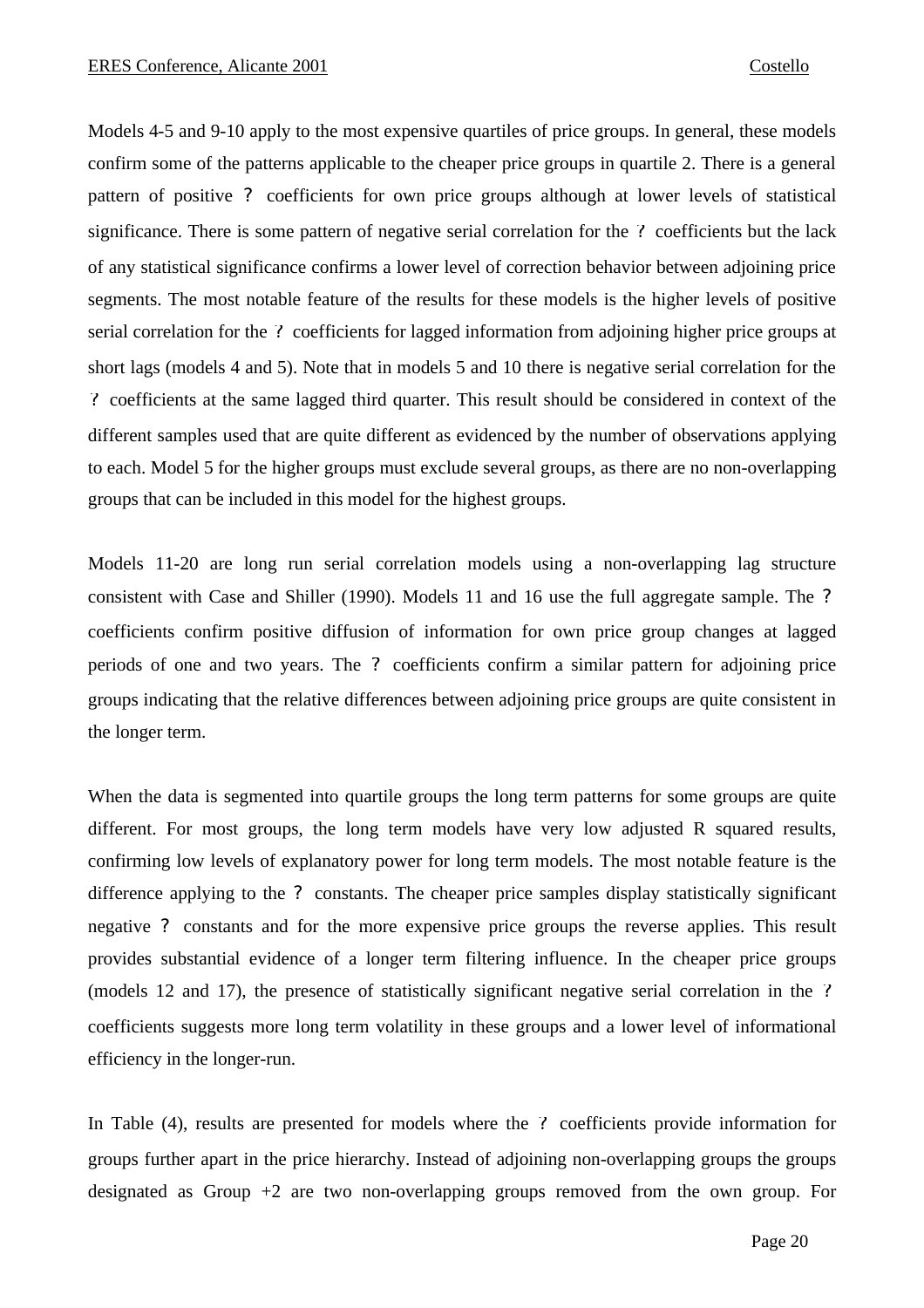example, from Table (2), group 3 is the closest higher non-overlapping group from group 1, group 9 is two non-overlapping groups removed (Group  $+2$ ) and group 12 is three non-overlapping groups removed (Group +3). These results are not segmented into price quartiles, as tests that are structured in this way are largely a test on a specific part of the price hierarchy. By reference to Table (2) and consideration of the example given above it can be seen that model 21 is mostly a test on the lower price groups. The specification of Group  $+2$  criteria means that a number of the most expensive groups are removed from the sample.

These results are useful in supporting the pattern of information diffusion from *?* coefficients in the previous models. These coefficients are generally positive and persistent, confirming that similar priced districts have similar patterns of relative price changes. The results for *?* coefficients provide some interesting information. The most interesting feature of these results is revealed in comparing models 1 in Table (3) with models 21 and 22 in Table (4). These models for the full sample use higher price groups as independent variables, but with the higher groups becoming progressively higher in the hierarchy of price groups. Note that in model 1, the first lagged *?* coefficient is positive and highly significant. In model 21 the second quarterly lag is positive and highly significant and in model 22 it is the third quarterly lag that is positive and highly significant. Note also that in the corresponding models (models 6, 23 and 24), where *?* coefficients are given for the lower price groups, there is not a similar pattern. This provides evidence that the most influential direction of information diffusion in the price hierarchy is from higher priced properties down to lower priced properties. This information diffusion may also display a 'ripple' influence. It appears that the pattern of price changes will influence the closest price groups first and progress through to the more distant groups in the price hierarchy at later lag periods.

In Table (4), models 25-28 use the same long run non-overlapping lag structure as is used in models 11-20. Models 25-26 are structured so that they use mostly the cheaper price groups and models 27- 28 use mostly the more expensive price groups. These results confirm the pattern of *?* constants from previous models. The results for the lagged own, higher and lower group coefficients are also generally consistent with the results for the previous long run models using the full sample (models 11 and 16)

# **Conclusions**

This study develops an empirical framework for disaggregation of housing market data according to price segment so as to focus upon issues of intra-market, inter-market, and full market efficiency. Repeat-sales data for the period of 1988-2000 for the city of Perth, Australia are used. The Tukey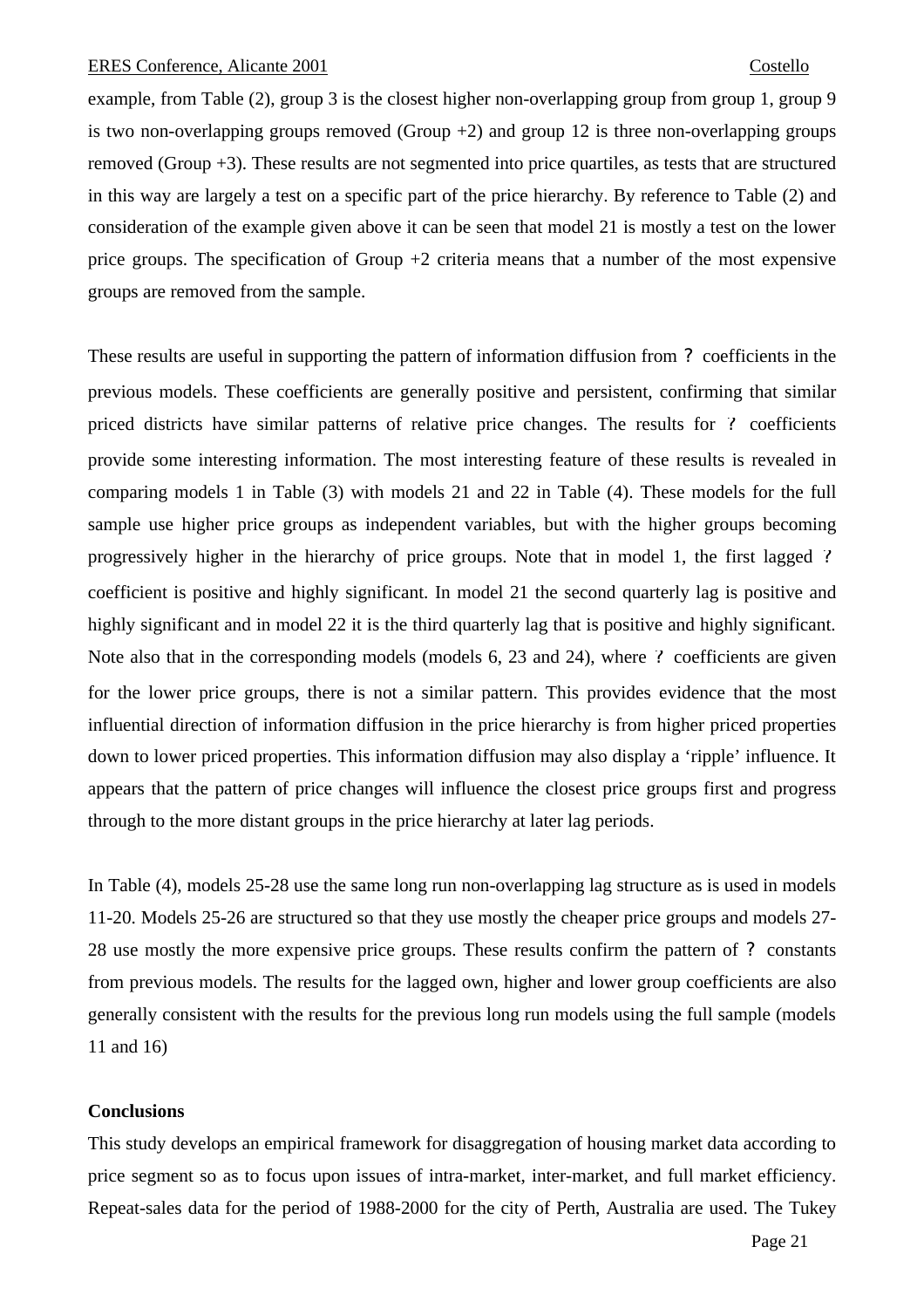honestly significance difference test procedure is used to identify homogenous price groups for spatially distinct districts. An *abnormal price change* variable is constructed for different price segments for use in serial correlation models and several hypotheses are tested. These tests are applied to the aggregate sample and specific sub-samples based upon the hierarchy of price groups.

First, the tests examine whether homogenous price groups are effective criteria for the specification of appropriate housing sub-markets. Second the patterns of information diffusion between different price segments are examined. Third, the evidence of *filtering* and associated low relative price changes in cheaper price districts is examined.

There is some evidence that selling price criteria can provide a useful specification for relevant housing sub-markets independent of spatial proximity, although this varies with the hierarchy of price segments. For all parts of the price hierarchy price criteria appear to be appropriate determinants of sub-markets in the long run. In general, relative price changes for price groups are positively correlated for lag periods of one year and longer, confirming consistent and persistent patterns of price change in similar price groups. In the short run, the influence can vary significantly. In the cheapest and most expensive districts past price changes are not effective in influencing short run patterns of future price change. This indicates that spatial influences are influential in some of these districts. In the mid-price groups, price criteria are more influential with significant positive serial correlation for relative price changes for short run lag periods.

In terms of the patterns of information diffusion that operate between different price groups, the results yield some useful evidence. For the aggregate housing market, relative differences between price segments are consistent over time, although there is significant variation within specific subsamples. The cheapest price groups have the lowest and most volatile relative rates of price change and higher levels of price correction behavior, both within own groups and between adjoining groups. There is also some evidence that within the aggregate market, the predominant direction of information diffusion is from higher to lower price groups. This is consistent with what might be expected where the general pattern of housing transactions is for participants to be 'trading up'.

There is strong evidence of a filtering influence within the aggregate housing market. The serial correlation models provide compelling results to indicate that the lowest levels of relative price changes are in the cheapest price districts and the highest levels are in the most expensive districts. This pattern is consistent for both short run and long run lag models.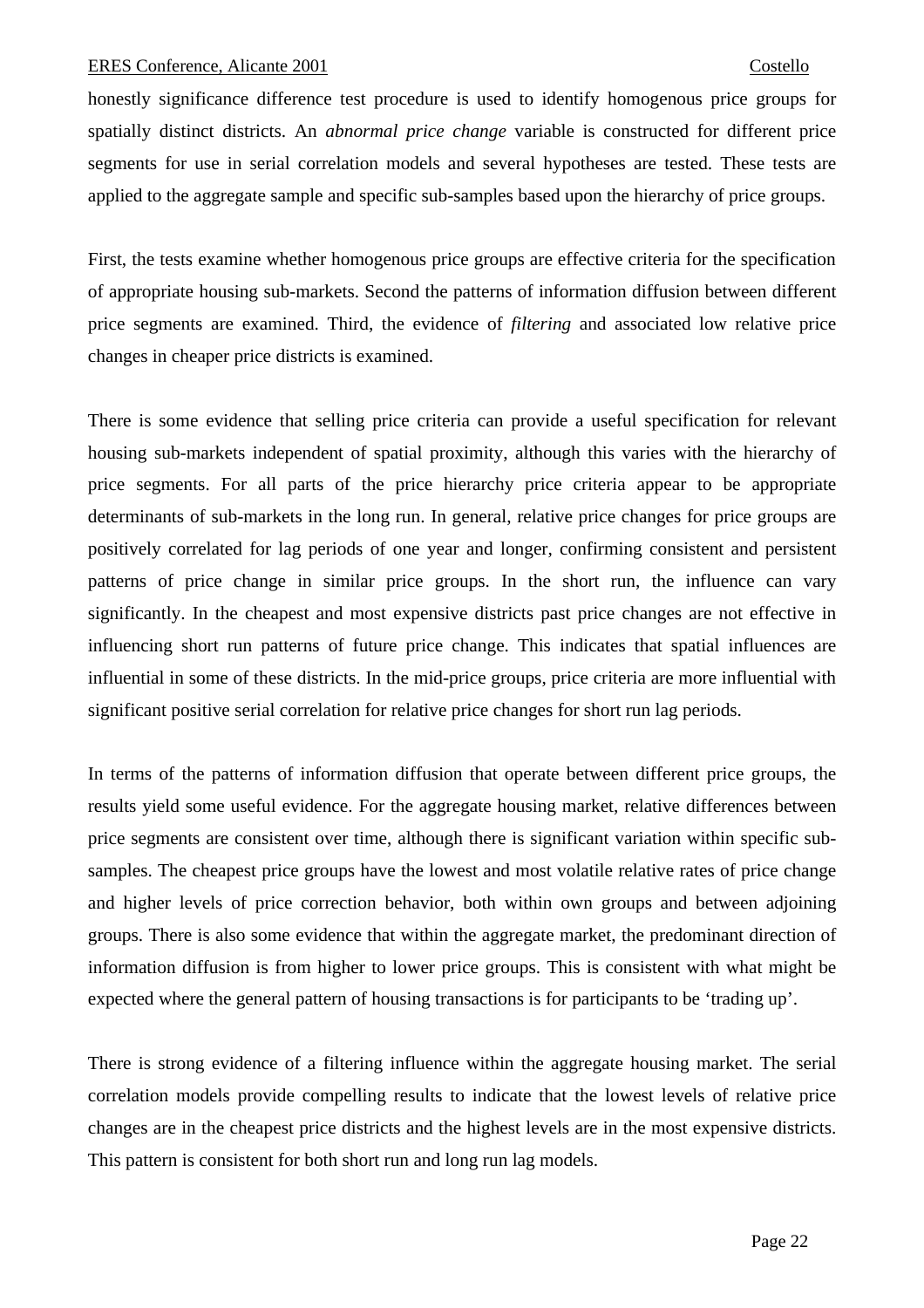This work demonstrates that price segmentation of housing markets can yield useful information in several areas. This approach might be usefully applied in terms of analysis of appropriate housing policy. There are many areas of housing policy where the results must be scrutinized in terms of the influence on specific price groups. These groups will be associated with the demographic components of an aggregate housing market. It would also be useful to examine the applicability of this empirical framework in terms of comparative studies. While this study has focussed upon an individual aggregate housing market in Australia, it is feasible that this empirical framework could be extended to encompass several major housing markets within a national economy.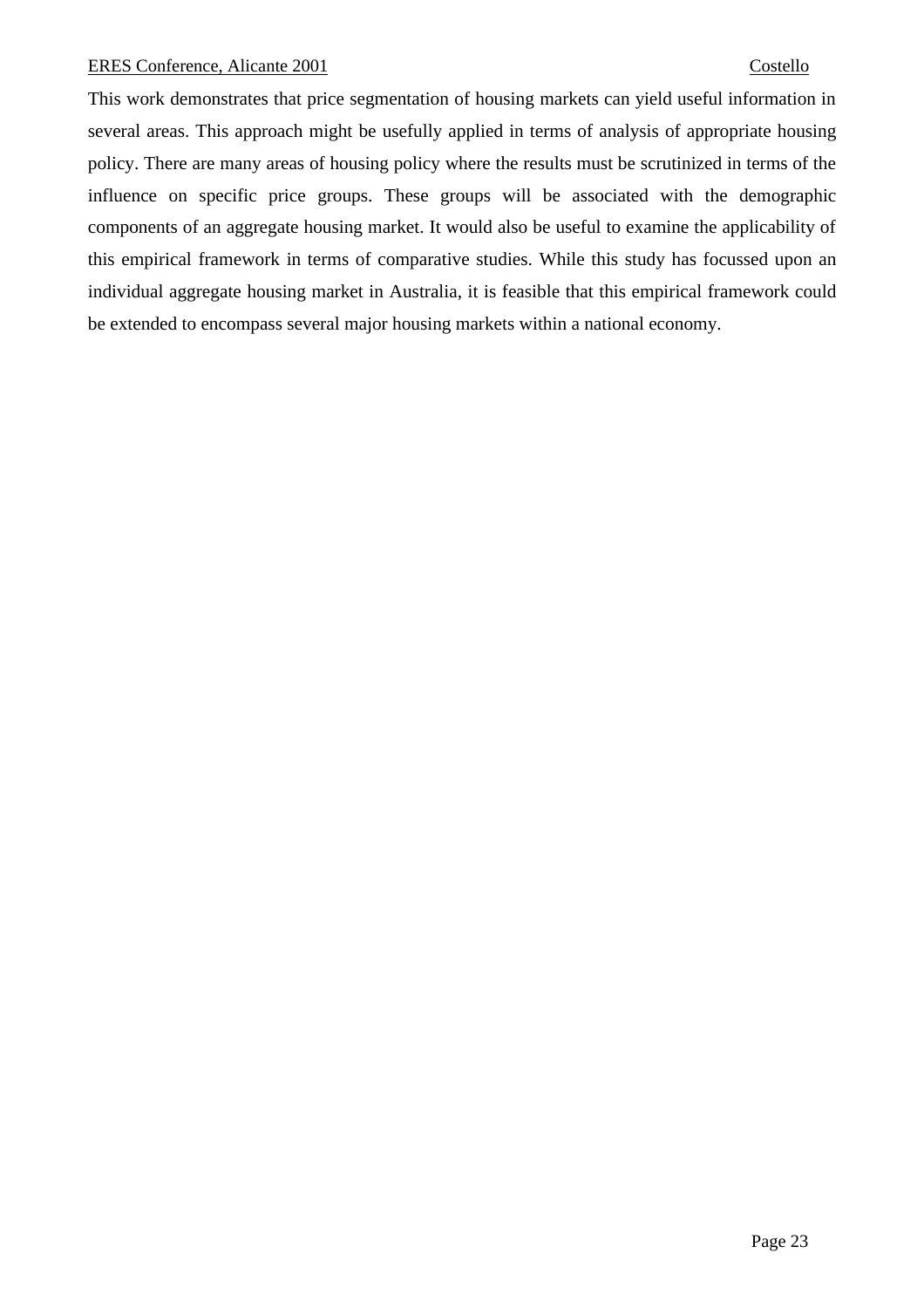| Table $(1)$ |                 | Valuer General's Office repeat-sales data 1988-2000 |              |                |                       |                 | Australian Bureau of Statistics census data 1996 |           |                |                 |       |           |        |                 |
|-------------|-----------------|-----------------------------------------------------|--------------|----------------|-----------------------|-----------------|--------------------------------------------------|-----------|----------------|-----------------|-------|-----------|--------|-----------------|
|             |                 |                                                     |              | Mean holding   | Mean $R^*$ all        | Mean $R^*$ long | Median                                           | Median    | Median         | Unemploy-       |       | Being     |        |                 |
| Australian  | Price           | Mean sale                                           | Mean year    | period (years) | holding               | holding         | household age                                    | household | household      | ment rate (%)   | Owned | purchased | Rented | Vacancy (%)     |
| Postcode    | Rank            | price $(\$'000)$                                    | built        |                | periods $(\%)$ 1.     | periods         | (years)                                          | income    | size (persons) |                 | (% )  | (% )      | (% )   |                 |
| District    |                 |                                                     |              |                |                       | $(96)$ 2.       |                                                  | (\$ week) |                |                 |       |           |        |                 |
| 6167        |                 | 74.9 (60)*                                          | $1974 (12)*$ | $4.2(2.5)*$    | $3.4(34)*$            | $1.4(7)*$       | 31                                               | 500-699   | 2.7            | 14              | 30    | 40        | 25     | 11              |
| 6061        | 2               | 86.6 (19)                                           | 1973(12)     | 4.4(2.4)       | 3.9(17)               | 2.9(7)          | 31                                               | 300-499   | 2.6            | 15              | 25    | 33        | 36     | $7\phantom{.0}$ |
| 6112        | 3               | 87.1(39)                                            | 1979(14)     | 4.2(2.3)       | $\overline{3.3(69)}$  | 0.1(7)          | 29                                               | 500-699   | 2.9            | 10              | 28    | 45        | 22     | 6               |
| 6051        | $\overline{4}$  | 88.4 (66)                                           | 1974(18)     | 4.1(2.5)       | 3.2(20)               | 1.5(7)          | 34                                               | 300-499   | 1.7            | 16              | 22    | 17        | 53     | 14              |
| 6064        | 5               | 94.2 (30)                                           | 1983 (7)     | 4.4(2.4)       | 2.9(17)               | 1.6(8)          | 28                                               | 500-699   | 3.0            | 11              | 24    | 45        | 25     | 5               |
| 6110        | 6               | 94.2(31)                                            | 1979 (11)    | 4.6(2.4)       | 0.5(9)                | 0.0(6)          | 30                                               | 500-699   | 2.8            | 9               | 30    | 43        | 22     | 6               |
| 6168        | $7\overline{ }$ | 94.5 (47)                                           | 1979 (12)    | 4.3(2.4)       | 1.6(13)               | 0.9(6)          | 33                                               | 300-499   | 2.6            | 12              | 36    | 31        | 29     | 12              |
| 6107        | 8               | 99.1 (36)                                           | 1971(15)     | 4.4(2.4)       | 2.9(14)               | 1.7(7)          | 32                                               | 500-699   | 2.6            | 10              | 36    | 32        | 27     | $\tau$          |
| 6147        | $\mathbf{Q}$    | 99.3 (26)                                           | 1977(8)      | 4.6(2.3)       | 6.1(99)               | 0.6(5)          | 31                                               | 500-699   | 2.8            | 10              | 36    | 36        | 24     | 6               |
| 6056        | 10              | 99.5 (40)                                           | 1973 (20)    | 4.5(2.4)       | 2.1(12)               | 1.4(6)          | 31                                               | 500-699   | 2.8            | 9               | 34    | 37        | 23     | 8               |
| 6054        | 11              | 103.3(35)                                           | 1966(22)     | 4.2(2.4)       | 6.7(74)               | 3.2(7)          | 33                                               | 500-699   | 2.6            | 10              | 35    | 33        | 26     | 8               |
| 6111        | 12              | 105.5(46)                                           | 1976(9)      | 4.4(2.4)       | 1.3(13)               | 0.5(6)          | 34                                               | 700-999   | 2.9            | $\overline{7}$  | 44    | 38        | 14     | 6               |
| 6164        | 13              | 107.2(26)                                           | 1986(3)      | 4.6(2.3)       | 2.6(43)               | 0.6(5)          | 27                                               | 700-999   | 3.0            | $7\overline{ }$ | 23    | 52        | 21     | 6               |
| 6053        | 14              | 107.3(38)                                           | 1962 (22)    | 4.2(2.4)       | 5.6(17)               | 3.7(8)          | 36                                               | 500-699   | 2.3            | 10              | 39    | 29        | 26     | $\overline{7}$  |
| 6060        | 15              | 108.7(44)                                           | 1977(14)     | 4.2(2.4)       | 3.7(41)               | 1.7(6)          | 35                                               | 500-699   | 1.9            | $\overline{11}$ | 35    | 18        | 41     | $\overline{9}$  |
| 6169        | 16              | 110.6(41)                                           | 1982 (11)    | 4.0(2.3)       | 1.6(9)                | 1.3(6)          | 30                                               | 500-699   | 2.9            | 10              | 33    | 41        | 22     | 12              |
| 6210        | 17              | 112.9(57)                                           | 1982(12)     | 4.1(2.4)       | 2.9(49)               | 1.1(7)          | 36                                               | 300-499   | 2.6            | 14              | 40    | 29        | 24     | 25              |
| 6108        | 18              | 113.2(31)                                           | 1980(9)      | 4.5(2.3)       | 0.4(8)                | 0.3(5)          | 30                                               | 700-999   | 3.0            | $7\phantom{.0}$ | 36    | 44        | 16     | $\overline{4}$  |
|             | 19              |                                                     |              | 3.4(2.0)       |                       |                 | 27                                               | 500-699   | 3.0            |                 |       |           | 17     |                 |
| 6030        | 20              | 116.9(48)                                           | 1989 (7)     |                | 4.7(19)               | 3.1(8)          |                                                  |           |                | 11              | 17    | 61        |        | 9               |
| 6065        |                 | 119.5(72)                                           | 1979(7)      | 4.4(2.4)       | 2.0(12)               | 1.2(5)          | 34                                               | 500-699   | 2.9            | $\overline{8}$  | 39    | 40        | 15     | $\overline{5}$  |
| 6101        | 21              | 119.6(36)                                           | 1960(25)     | 4.3(2.3)       | 4.5(19)               | 3.2(7)          | 32                                               | 500-699   | 2.1            | 11              | 28    | 21        | 44     | 8               |
| 6100        | 22              | 119.7(52)                                           | 1970 (23)    | 4.4(2.4)       | $\overline{5.5}$ (62) | 2.2(6)          | 32                                               | 500-699   | 2.0            | 10              | 26    | 17        | 49     | 10              |
| 6062        | 23              | 120.6(39)                                           | 1975(10)     | 4.8(2.5)       | 2.6(12)               | 1.9(6)          | 35                                               | 500-699   | 2.7            | $\overline{7}$  | 50    | 24        | 20     | 6               |
| 6066        | 24              | 120.8(32)                                           | 1989(4)      | 4.3(2.3)       | 1.8(7)                | 1.4(5)          | 28                                               | 700-999   | 3.2            | $7\phantom{.0}$ | 23    | 58        | 16     | $\overline{4}$  |
| 6163        | 25              | 121.7(48)                                           | 1975(13)     | 4.4(2.4)       | 3.3(31)               | 2.3(7)          | 33                                               | 500-699   | 2.7            | 9               | 41    | 27        | 26     | 6               |
| 6024        | 26              | 124.3(26)                                           | 1976(4)      | 4.6(2.4)       | 2.4(9)                | 1.7(6)          | 33                                               | 700-999   | 2.9            | 6               | 43    | 38        | 15     | $\overline{4}$  |
| 6059        | 27              | 134.1 (59)                                          | 1976(12)     | 4.4(2.4)       | 3.9(30)               | 2.4(7)          | 38                                               | 500-699   | 2.4            | $7\phantom{.0}$ | 51    | 19        | 24     | $\overline{7}$  |
| 6025        | 28              | 135.6 (66)                                          | 1980(7)      | 4.4(2.4)       | 2.2(6)                | 1.8(5)          | 32                                               | 700-999   | 2.9            | $7\phantom{.0}$ | 35    | 45        | 16     | 5               |
| 6027        | 29              | 138.4(50)                                           | 1985(5)      | 4.3(2.4)       | 3.0(29)               | 1.8(6)          | 30                                               | 700-999   | 3.1            | 8               | 29    | 49        | 18     | 5               |
| 6016        | 30              | 140.2(66)                                           | 1955 (23)    | 4.3(2.5)       | 7.1(61)               | 4.2(7)          | 32                                               | 500-699   | 2.2            | 10              | 34    | 24        | 36     | 10              |
| 6019        | 31              | 143.4 (72)                                          | 1976 (14)    | 4.3(2.4)       | 4.5(10)               | 3.6(7)          | 33                                               | 500-699   | 2.1            | 9               | 36    | 24        | 35     | 11              |
| 6014        | 32              | 147.5(106)                                          | 1967(18)     | 4.3(2.4)       | 8.1(41)               | 3.3(7)          | 35                                               | 500-699   | 2.3            | $\overline{7}$  | 41    | 22        | 31     | $\overline{9}$  |
| 6155        | 33              | 154.2(52)                                           | 1982(7)      | 4.3(2.4)       | 2.2(8)                | 1.8(5)          | 31                                               | 700-999   | 3.1            | $\mathfrak{I}$  | 40    | 42        | 14     | $\overline{5}$  |
| 6148        | 34              | 155.7(101)                                          | 1976(9)      | 4.5(2.3)       | 2.7(8)                | 2.4(6)          | 36                                               | 700-999   | 2.7            | $6\overline{6}$ | 46    | 28        | 20     | $6\overline{6}$ |
| 6026        | 35              | 159.0(42)                                           | 1985(6)      | 4.2(2.4)       | 4.0(42)               | 2.2(6)          | 32                                               | 700-999   | 3.3            | $\overline{4}$  | 37    | 48        | 11     | $\overline{4}$  |
| 6157        | 36              | 159.3 (123)                                         | 1974 (18)    | 4.3(2.3)       | 4.7(11)               | 3.8(7)          | 38                                               | 500-699   | 2.1            | $7\phantom{.0}$ | 44    | 23        | 27     | 8               |
| 6076        | 37              | 161.3(60)                                           | 1973(13)     | 4.3(2.4)       | 3.3(18)               | 2.1(5)          | 37                                               | 700-999   | 2.9            | 6               | 51    | 30        | 14     | 6               |
| 6018        | 38              | 162.8(72)                                           | 1970 (16)    | 4.2(2.4)       | 6.9(32)               | 4.6(6)          | 36                                               | 500-699   | 2.4            | $7\phantom{.0}$ | 44    | 25        | 26     | $\overline{7}$  |
| 6012        | 39              | 162.9 (187)                                         | 1965(18)     | 4.2(2.5)       | 4.2(14)               | 2.9(7)          | 36                                               | 500-699   | 2.2            | 10              | 37    | 16        | 39     | 10              |
| 6152        | 40              | 170.3(82)                                           | 1976(14)     | 4.4(2.4)       | 3.9(14)               | 2.9(6)          | 34                                               | 500-699   | 2.1            | $7\phantom{.0}$ | 33    | 17        | 42     | 10              |
| 6023        | 41              | 171.9(70)                                           | 1979(6)      | 4.6(2.4)       | 3.2(8)                | 2.6(5)          | 34                                               | 700-999   | 3.1            | 5               | 44    | 39        | 13     | $\overline{4}$  |
| 6050        | 42              | 174.5(113)                                          | 1959 (21)    | 4.3(2.4)       | 6.1(21)               | 4.3(7)          | 36                                               | 500-699   | 2.2            | 9               | 34    | 19        | 35     | 8               |
| 6149        | 43              | 177.0(44)                                           | 1983(6)      | 4.6(2.4)       | 1.8(8)                | 1.4(4)          | 34                                               | 700-999   | 3.1            | $\overline{4}$  | 47    | 35        | 12     | $\overline{4}$  |
| 6156        | 44              | 192.8 (156)                                         | 1969 (15)    | 4.1(2.4)       | 5.5(11)               | 4.3(7)          | 37                                               | 500-699   | 2.4            | 8               | 46    | 22        | 27     | $\overline{7}$  |
| 6020        | 45              | 206.4(88)                                           | 1978 (11)    | 4.2(2.4)       | 4.9(13)               | 4.0(7)          | 37                                               | 700-999   | 2.8            | $6\overline{6}$ | 48    | 31        | 17     | $\overline{7}$  |
| 6151        | 46              | 213.6(143)                                          | 1965(21)     | 4.1(2.5)       | 8.4(35)               | 5.0(7)          | 34                                               | 700-999   | 2.1            | $7\phantom{.0}$ | 32    | 17        | 42     | 14              |
| 6008        | 47              | 218.5 (98)                                          | 1953(27)     | 4.2(2.5)       | 7.8(16)               | 5.7(7)          | 35                                               | 700-999   | 2.1            | 6               | 32    | 18        | 44     | 10              |
| 6153        | 48              | 263.1 (234)                                         | 1974 (15)    | 4.0(2.4)       | 6.1(12)               | 5.1(7)          | 39                                               | 700-999   | 2.4            | 6               | 49    | 20        | 26     | 10              |
| 6010        | 49              | 273.9(180)                                          | 1969(22)     | 4.0(2.3)       | $\sqrt{7.4}$ (18)     | 5.8(7)          | 37                                               | 700-999   | 2.3            | $\overline{5}$  | 46    | 18        | 26     | 10              |
| 6009        | 50              | $\overline{370.8} (261)$                            | 1958 (20)    | 4.4(2.5)       | 6.7(13)               | 5.3(7)          | 35                                               | 700-999   | 2.5            | 6               | 45    | 15        | 29     | 8               |

This table provides descriptive statistics of the data used in the empirical study. The left hand side of the table ranks Australian postcode districts in ascending order according to mean selling price for the sample peri each postcode district there is further detail for property characteristics obtained from the Valuer General's Office of Western Australia and a summary of 1996 census information obtained from the Australian Bureau of Sta

\* Denotes the standard deviation for mean values.

1. The variable  $R^*$  is the real annual effective rate of price change for individual repeat-sales. Further detail for the construction of this variable is available in the appendix.

2. Long holding periods are longer than one year.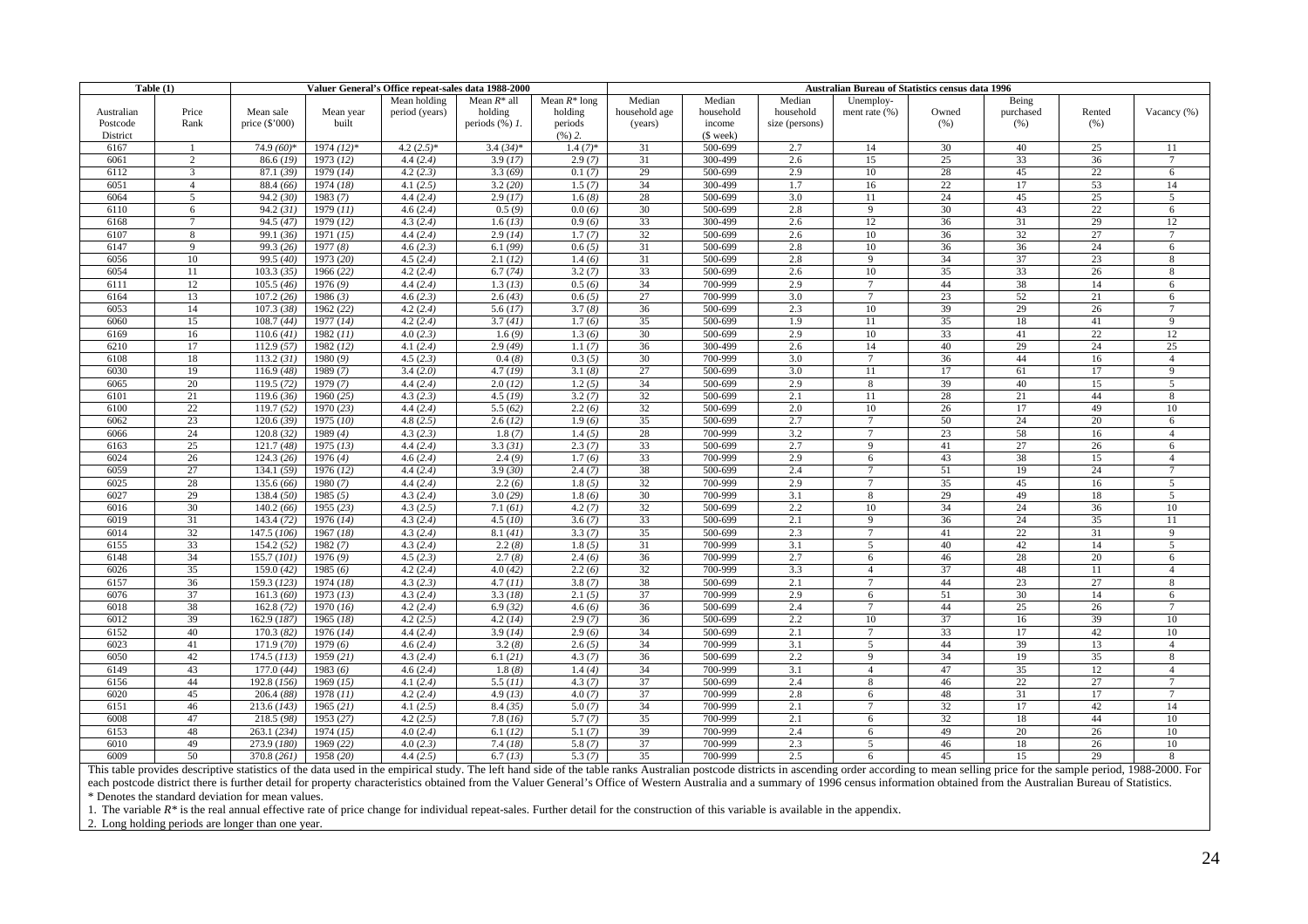

This table provides output from Tukey's *honestly significance difference test*, a post hoc multiple comparison test used with a one-way ANOVA procedure. It shows 23 homogenous and overlapping price groups. The variable used in the test is the mean selling price of repeat-sales for the sample period 1988-2000. The grouping variable is the Australian postcode district.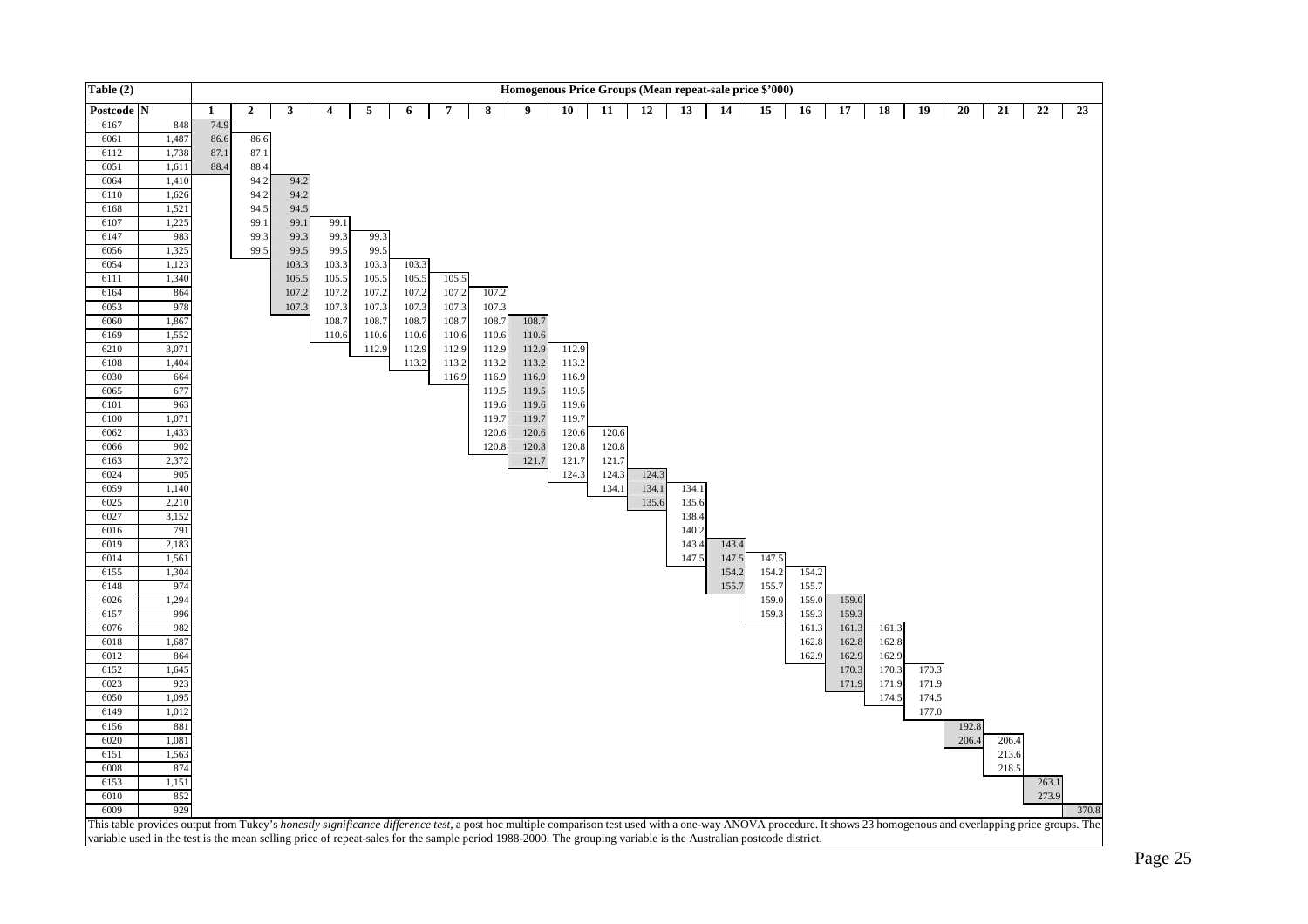| Table (3)                    | <b>Full Sample</b>    |                  | <b>First Quartile</b> |                     | <b>Second Quartile</b> |                     | <b>Third Quartile</b> |                  | <b>Fourth Quartile</b> |                   |  |
|------------------------------|-----------------------|------------------|-----------------------|---------------------|------------------------|---------------------|-----------------------|------------------|------------------------|-------------------|--|
|                              | Model 1               |                  | Model 2               |                     | Model 3                |                     | Model 4               |                  | Model 5                |                   |  |
| Adj $R$ squared              | 0.117                 |                  | 0.037                 |                     | 0.114                  |                     | 0.036                 |                  | 0.044                  |                   |  |
| Observations                 | 1628                  |                  | 444                   |                     | 444                    |                     | 444                   |                  | 370                    |                   |  |
|                              | Coeff                 | $t$ -stat        | Coeff                 | $t$ -stat           | Coeff                  | $t$ -stat           | Coeff                 | $t$ -stat        | Coeff                  | $t$ -stat         |  |
| ? Constant                   | $0.00\,$              | $-2.4$           | $-0.02$               | $-5.0$              | $0.00\,$               | $-2.4$              | 0.00                  | 0.4              | $0.00\,$               | 1.4               |  |
| ? Own group $k$ ? 1          | 0.14                  | 5.1              | $0.06\,$              | 1.2                 | 0.25                   | 4.5                 | 0.08                  | 1.6              | 0.08                   | 1.4               |  |
| ? Own group $k$ ? 2          | $0.10\,$              | 3.8              | $0.04\,$              | $0.8\,$             | 0.12                   | 2.2                 | 0.12                  | 2.3              | 0.02                   | 0.3               |  |
| ? Own group $k$ ? 3          | 0.01                  | 0.6              | $0.02\,$              | 0.5                 | $-0.07$                | $-1.7$              | 0.07                  | 1.6              | $-0.02$                | $-0.4$            |  |
| ? Own group $k$ ? 5          | 0.13                  | 5.2              | 0.15                  | 3.0                 | $0.08\,$               | 1.7                 | $0.07\,$              | 1.4              | 0.10                   | $2.2\,$           |  |
| ? Own group $k$ ? 6          | $0.10\,$              | 4.1              | $-0.09$               | $-1.8$              | 0.17                   | 3.6                 | 0.05                  | 1.0              | 0.12                   | 2.7               |  |
| ? Group + 1 $k$ ? 1          | 0.14                  | 5.8              | $0.10\,$              | 1.5                 | $0.08\,$               | 1.8                 | 0.14                  | 3.2              | 0.09                   | 2.2               |  |
| ? Group + 1 $k$ ? 2          | 0.03                  | 1.3              | $-0.08$               | $-1.3$              | $0.10\,$               | 2.2                 | 0.04                  | 0.9              | $-0.02$                | $-0.5$            |  |
| ? Group + 1 $k$ ? 3          | $-0.05$               | $-2.6$           | $-0.15$               | $-2.9$              | $-0.09$                | $-2.2$              | $-0.04$               | $-1.1$           | $-0.06$                | $-1.7$            |  |
| ? Group + 1 $k$ ? 5          | 0.11                  | 5.2              | 0.09                  | 1.4                 | $-0.10$                | $-2.6$              | 0.03                  | 0.7              | 0.15                   | 4.2               |  |
| ? Group + 1 $k$ ? 6          | $0.01\,$              | 0.3              | $-0.08$               | $-1.4$              | 0.02                   | $0.5\,$             | $0.00\,$              | $-0.1$           | $-0.02$                | $-0.5$            |  |
|                              |                       | Model 6          | Model 7               |                     | Model 8                |                     | Model 9               |                  | Model 10               |                   |  |
| Adj $R$ squared              | 0.096                 |                  | 0.077                 |                     | 0.113                  |                     | 0.014                 |                  | 0.028                  |                   |  |
| Observations                 | 1554<br>Coeff         |                  | 296<br>Coeff          |                     | 444<br>Coeff           |                     | 444<br>Coeff          |                  | 444<br>Coeff           |                   |  |
|                              | 0.00                  | $t$ -stat<br>0.3 | $-0.02$               | $t$ -stat<br>$-4.5$ | $-0.01$                | $t$ -stat<br>$-4.1$ | 0.00                  | $t$ -stat<br>0.0 | 0.01                   | $t$ -stat<br>2.6  |  |
| ? Constant                   |                       |                  |                       |                     |                        |                     |                       |                  |                        |                   |  |
| ? Own group $k$ ? 1          | 0.14                  | 4.8              | 0.07                  | 1.0                 | 0.22                   | 3.9                 | 0.07                  | 1.2              | 0.05                   | 0.9               |  |
| ? Own group $k$ ? 2          | $0.07\,$              | 2.3              | $0.08\,$              | 1.3                 | 0.10                   | 1.8                 | 0.12                  | 2.3              | $-0.04$                | $-0.8$            |  |
| ? Own group $k$ ? 3          | 0.05                  | 1.8              | 0.10                  | 1.7                 | $-0.07$                | $-1.7$              | 0.07                  | 1.5              | 0.03                   | 0.6               |  |
| ? Own group $k$ ? 5          | 0.12                  | 4.7              | 0.12                  | 1.8                 | $0.06\,$               | 1.2                 | 0.07                  | 1.5              | 0.09                   | 1.7               |  |
| ? Own group $k$ ? 6          | 0.09                  | 3.7              | $0.00\,$              | 0.0                 | 0.22                   | $4.5\,$             | $0.07\,$              | 1.5              | 0.02                   | 0.5               |  |
| ? Group - $1 \; k \; ? \; 1$ | 0.16<br>0.00          | 5.5              | 0.07<br>$-0.03$       | 1.6                 | 0.05<br>$-0.18$        | 1.0                 | 0.04                  | 0.6              | 0.22<br>$-0.03$        | $2.8\,$<br>$-0.4$ |  |
| ? Group - $1 \; k \; ? \; 2$ |                       | 0.0              |                       | $-0.7$              |                        | $-3.5$<br>$-0.9$    | $-0.10$               | $-1.7$<br>0.0    |                        |                   |  |
| ? Group - $1 \; k \; ? \; 3$ | $-0.02$<br>0.06       | $-0.8$<br>2.3    | 0.01<br>$-0.08$       | 0.3<br>$-2.0$       | $-0.04$<br>0.03        | 0.7                 | 0.00<br>0.00          | 0.1              | $-0.09$<br>0.10        | $-1.4$<br>1.4     |  |
| ? Group - 1 k ? 5            | 0.01                  | 0.3              | $-0.16$               | $-4.0$              | $-0.19$                | $-4.3$              | $-0.06$               | $-1.2$           | 0.09                   | 1.3               |  |
| ? Group - $1 \; k \; ? \; 6$ | Model 11              |                  | Model 12              |                     | Model 13               |                     | Model 14              |                  | Model 15               |                   |  |
| Adj $R$ squared              | 0.054                 |                  | 0.013                 |                     | $-0.004$               |                     | $-0.008$              |                  | 0.009                  |                   |  |
| Observations                 | 1496                  |                  | 408                   |                     | 408                    |                     | 408                   |                  | 340                    |                   |  |
|                              | Coeff                 | $t$ -stat        | Coeff                 | $t$ -stat           | Coeff                  | $t$ -stat           | Coeff                 | $t$ -stat        | Coeff                  | $t$ -stat         |  |
| ? Constant                   | 0.00                  | $-4.3$           | $-0.02$               | $-8.2$              | $-0.01$                | $-7.7$              | 0.00                  | $-0.5$           | 0.01                   | 3.4               |  |
| ? Own group $k$ ? 5          | 0.14                  | $5.5\,$          | $0.01\,$              | $0.1\,$             | $-0.05$                | $-1.0$              | $0.02\,$              | 0.4              | 0.05                   | $1.0\,$           |  |
| ? Own group $k$ ? 9          | $0.10\,$              | 4.3              | $-0.05$               | $-1.1$              | $-0.01$                | $-0.2$              | $0.01\,$              | 0.1              | 0.03                   | 0.7               |  |
| ? Group + 1 $k$ ? 5          | 0.12                  | 5.6              | $-0.02$               | $-0.3$              | $-0.03$                | $-0.7$              | $-0.02$               | $-0.4$           | $0.06\,$               | 1.7               |  |
| ? Group + 1 $k$ ? 9          | $0.04\,$              | 2.3              | $-0.12$               | $-2.1$              | $0.02\,$               | 0.5                 | $0.02\,$              | 0.4              | $-0.04$                | $-1.3$            |  |
|                              | $\overline{Model~16}$ |                  | Model 17              |                     | Model 18               |                     | Model 19              |                  | Model 20               |                   |  |
| Adj $R$ squared              | 0.058                 |                  | 0.047                 |                     | 0.001                  |                     | $-0.002$              |                  | $-0.001$               |                   |  |
| Observations                 | 1428                  |                  | 272                   |                     | 408                    |                     | 408                   |                  | 408                    |                   |  |
|                              | Coeff                 | $t\text{-stat}$  | Coeff                 | $t$ -stat           | Coeff                  | $t\text{-stat}$     | Coeff                 | $t$ -stat        | Coeff                  | $t$ -stat         |  |
| ? Constant                   | $0.00\,$              | $-1.0$           | $-0.02$               | $-8.1$              | $-0.01$                | $-6.5$              | $0.00\,$              | $-0.1$           | $0.01\,$               | 3.5               |  |
| ? Own group $k$ ? 5          | 0.16                  | 6.3              | $0.04\,$              | 0.6                 | $-0.01$                | $-0.2$              | 0.03                  | 0.6              | 0.08                   | 1.4               |  |
| ? Own group $k$ ? 9          | 0.09                  | $3.7\,$          | $-0.11$               | $-1.9$              | $0.01\,$               | 0.2                 | $0.00\,$              | 0.0              | $0.04\,$               | 0.7               |  |
| ? Group - 1 k ? 5            | $0.07\,$              | $2.6$            | $-0.13$               | $-3.0$              | $-0.07$                | $-1.4$              | $0.00\,$              | 0.0              | $0.00\,$               | $0.0\,$           |  |
| ? Group - 1 k ? 9            | $0.12\,$              | 5.1              | $-0.10$               | $-2.4$              | $0.01\,$               | 0.3                 | $0.08\,$              | 1.6              | $0.05\,$               | $0.8\,$           |  |

This table reports regression coefficients and *t-statistics* for models explaining abnormal price changes for homogenous price groups. Models are shown for the full sample and selected sub-samples. Own group coefficients denoted *?* are lagged values of own group abnormal price changes where *k* represents the quarterly lag period. Models 1-5 and 11-15 also show *?* coefficients for Group + 1 where lagged values from the nearest higher nonoverlapping price group are used as an independent variable. Models 6-10 and 16-20 follow a similar procedure but use lower groups, as the independent variable. Models are shown for the full sample and price group quartiles. From Table (2), quartile 1 includes groups 1-6, quartile 2 groups 7-12, quartile 3 groups 12-17, quartile 4 groups 18-23. Models 11-20 are long run lag models using a non-overlapping lag structure.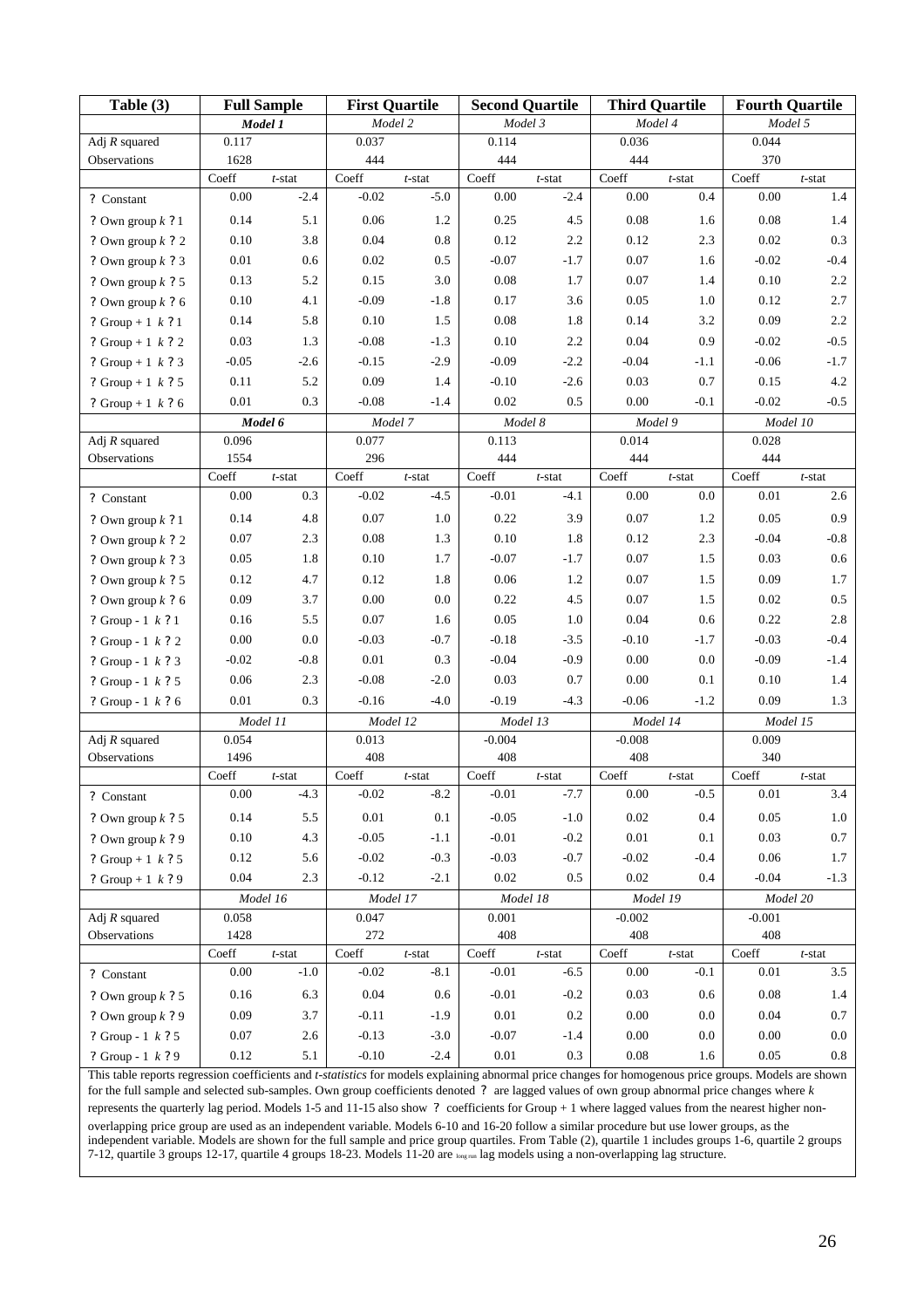| Table (4)           | Model 21 |           |                     | Model 22 |           |  |
|---------------------|----------|-----------|---------------------|----------|-----------|--|
| Adj $R$ squared     | 0.113    |           | Adj $R$ squared     | 0.081    |           |  |
| Observations        | 1554     |           | Observations        | 1406     |           |  |
|                     | Coeff    | $t$ -stat |                     | Coeff    | $t$ -stat |  |
| ? Constant          | 0.00     | $-3.2$    | ? Constant          | $-0.01$  | $-4.5$    |  |
| ? Own group $k$ ? 1 | 0.14     | 5.2       | ? Own group $k$ ? 1 | 0.15     | 5.3       |  |
| ? Own group $k$ ? 2 | 0.14     | 5.0       | ? Own group $k$ ? 2 | 0.11     | 4.0       |  |
| ? Own group $k$ ? 3 | 0.01     | 0.6       | ? Own group $k$ ? 3 | 0.02     | 0.8       |  |
| ? Own group $k$ ? 5 | 0.12     | 5.0       | ? Own group $k$ ? 5 | 0.14     | 5.2       |  |
| ? Own group $k$ ? 6 | 0.13     | 5.3       | ? Own group $k$ ? 6 | 0.05     | 2.1       |  |
| ? Group + 2 $k$ ? 1 | 0.00     | $-0.2$    | ? Group + 3 $k$ ? 1 | 0.05     | 3.0       |  |
| ? Group + 2 $k$ ? 2 | 0.11     | 5.3       | ? Group + 3 $k$ ? 2 | 0.02     | 1.0       |  |
| ? Group + 2 $k$ ? 3 | $-0.03$  | $-1.6$    | ? Group + 3 $k$ ? 3 | 0.05     | 3.2       |  |
| ? Group + 2 $k$ ? 5 | 0.05     | 2.8       | ? Group + 3 $k$ ? 5 | $-0.01$  | $-0.6$    |  |
| ? Group + 2 $k$ ? 6 | 0.04     | 2.2       | ? Group + 3 $k$ ? 6 | 0.01     | 0.6       |  |
|                     | Model 23 |           |                     | Model 24 |           |  |
| Adj $R$ squared     | 0.047    |           | Adj $R$ squared     | 0.023    |           |  |
| Observations        | 1110     |           | Observations        | 888      |           |  |
|                     | Coeff    | $t$ -stat |                     | Coeff    | $t$ -stat |  |
| ? Constant          | 0.00     | 2.5       | ? Constant          | 0.01     | 3.5       |  |
| ? Own group $k$ ? 1 | 0.12     | 3.6       | ? Own group $k$ ? 1 | 0.07     | 1.9       |  |
| ? Own group $k$ ? 2 | 0.03     | 0.8       | ? Own group $k$ ? 2 | 0.00     | 0.1       |  |
| ? Own group $k$ ? 3 | 0.04     | 1.5       | ? Own group $k$ ? 3 | 0.06     | 1.8       |  |
| ? Own group $k$ ? 5 | 0.10     | 3.5       | ? Own group $k$ ? 5 | 0.11     | 3.5       |  |
| ? Own group $k$ ? 6 | 0.07     | 2.7       | ? Own group $k$ ? 6 | 0.04     | 1.4       |  |
| ? Group - 2 $k$ ? 1 | 0.11     | 2.6       | ? Group - $3 k ? 1$ | 0.05     | 1.0       |  |
| ? Group - 2 k ? 2   | $-0.03$  | $-0.6$    | ? Group - 3 $k$ ? 2 | 0.05     | 1.0       |  |
| ? Group - 2 $k$ ? 3 | 0.04     | 1.1       | ? Group - $3 k ? 3$ | $-0.01$  | $-0.1$    |  |
| ? Group - 2 k ? 5   | 0.07     | 2.0       | ? Group - $3 k ? 5$ | 0.10     | 2.3       |  |
| ? Group - 2 $k$ ? 6 | 0.02     | 0.4       | ? Group - $3 k ? 6$ | 0.02     | 0.4       |  |
|                     | Model 25 |           |                     | Model 26 |           |  |
| Adj $R$ squared     | 0.051    |           | Adj $R$ squared     | 0.022    |           |  |
| Observations        | 1428     |           | Observations        | 1292     |           |  |
|                     | Coeff    | $t$ -stat |                     | Coeff    | t-stat    |  |
| ? Constant          | $-0.01$  | $-6.2$    | ? Constant          | $-0.01$  | -7.5      |  |
| ? Own group $k$ ? 5 | 0.14     | 5.6       | ? Own group $k$ ? 5 | 0.11     | 3.8       |  |
| ? Own group $k$ ? 9 | 0.09     | 4.2       | ? Own group $k$ ? 9 | 0.05     | 1.8       |  |
| ? Group + 2 $k$ ? 5 | 0.11     | 5.9       | ? Group + 3 $k$ ? 5 | 0.02     | $0.8\,$   |  |
| ? Group + 2 $k$ ? 9 | 0.05     | 2.9       | ? Group + 3 $k$ ? 9 | 0.06     | 3.7       |  |
|                     | Model 27 |           |                     | Model 28 |           |  |
| Adj $R$ squared     | 0.034    |           | Adj $R$ squared     | 0.033    |           |  |
| Observations        | 1020     |           | Observations        | 816      |           |  |
|                     | Coeff    | $t$ -stat |                     | Coeff    | $t$ -stat |  |
| ? Constant          | 0.00     | 2.6       | ? Constant          | 0.01     | 5.0       |  |
| ? Own group $k$ ? 5 | 0.11     | 3.4       | ? Own group $k$ ? 5 | 0.09     | 2.6       |  |
| ? Own group $k$ ? 9 | $0.07\,$ | 2.4       | ? Own group $k$ ? 9 | 0.05     | 1.8       |  |
| ? Group - 2 $k$ ? 5 | 0.15     | 4.0       | ? Group - $3 k ? 5$ | 0.20     | 4.5       |  |
| ? Group - 2 $k$ ? 9 | 0.07     | $2.0\,$   | ? Group - 3 k ? 9   | 0.13     | 3.2       |  |

This table reports regression coefficients and *t-statistics* for models explaining abnormal price changes for homogenous price groups. Own group coefficients denoted *?* are lagged values of own group abnormal price changes where *k* represents the quarterly lag period. The *?* coefficients provide information for groups further apart in the price hierarchy. The groups designated as Group +2 are two non-overlapping groups removed from the own group and Group +3 three nonoverlapping groups removed. A similar procedure applies to the lower price groups. These results are for the full sample only.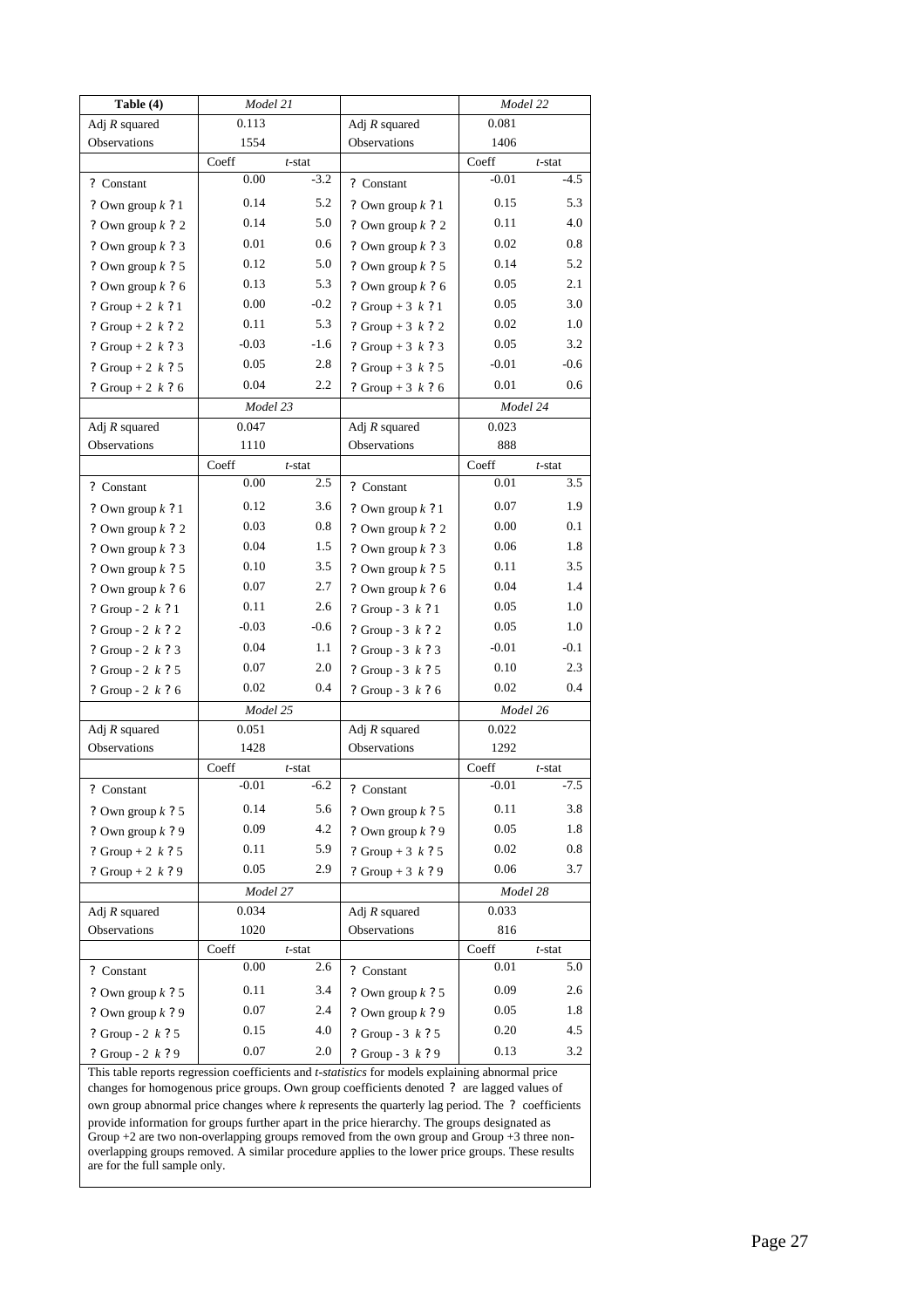# **Appendix 1: Construction of the variable** *R\**

The variable *R\** shown in Table (1), is the effective real annual rate of price change for *individual*  repeat-sales. Let PR<sub>*i*</sub> represent the price relative for an individual repeat-sale: PR<sub>*i*</sub> ?  $\frac{I_{ii2h}}{P_{ii}}$ *it*  $PR_i$  ?  $\frac{P_{ii?h}}{P}$  where  $P_i$  is the initial sale of property *i* at time *t*, and  $P_{i\ell}\gamma_h$  is the subsequent sale at time *t* plus the holding period *h* for property *i*. The price relative can also be used to calculate  $R_{i|h}$  the nominal (or effective) rate of price change for individual repeat-sale *i,* given holding period *h.* In this study, the holding period *h* for an individual repeat-sale is measured as a discrete number of quarterly periods between the initial sale and subsequent sale dates:

$$
R_{ijk} \begin{array}{c} \stackrel{?}{2} ? \stackrel{?}{2} P_{ii} ? \stackrel{?}{2} \\ \stackrel{?}{2} ? \stackrel{?}{2} P_{ii} \stackrel{?}{2} \\ \stackrel{?}{2} ? \end{array} \begin{array}{c} ? \\ 1 \stackrel{?}{2} \\ ? \end{array} \tag{1}
$$

For the results in Table (1),  $R_{i|h}$  is calculated as an annual effective rate.<sup>i</sup> Full notation for the variable  $R^*$  shown in Table (1) is represented by  $R^*_{i|h}$ 

$$
R^*_{i|h} ? R_{i|h} ? ? CPI | h \tag{2}
$$

where  $R_{i|h}$  is the annual effective rate of price change for individual repeat-sales unadjusted for inflation as shown in equation (1). The deflator  $?CPI|h$  is the contemporaneous consumer price index (CPI) change for the holding period.<sup>ii</sup>

i.  $R_{i|h}$  as an effective annual rate is calculated  $[\{1 + ((((Pit + h / Pit) \wedge (1/h) - 1) ? 4) / 4)\} \wedge 4] - 1$ 

ii.  $?CPI | h$  is calculated  $[{1 + ((((\exp(h_cpi_t + h) / \exp(h_cpi_t))) \land (1/h)) - 1) ? 4) / 4}] \land 4] - 1$  where  $ln_cpi_t$  is the natural logarithm of the CPI index number corresponding with the initial selling price period *ln cpi*  $t + h$  is the logarithm of the CPI index number corresponding with the subsequent selling price period.